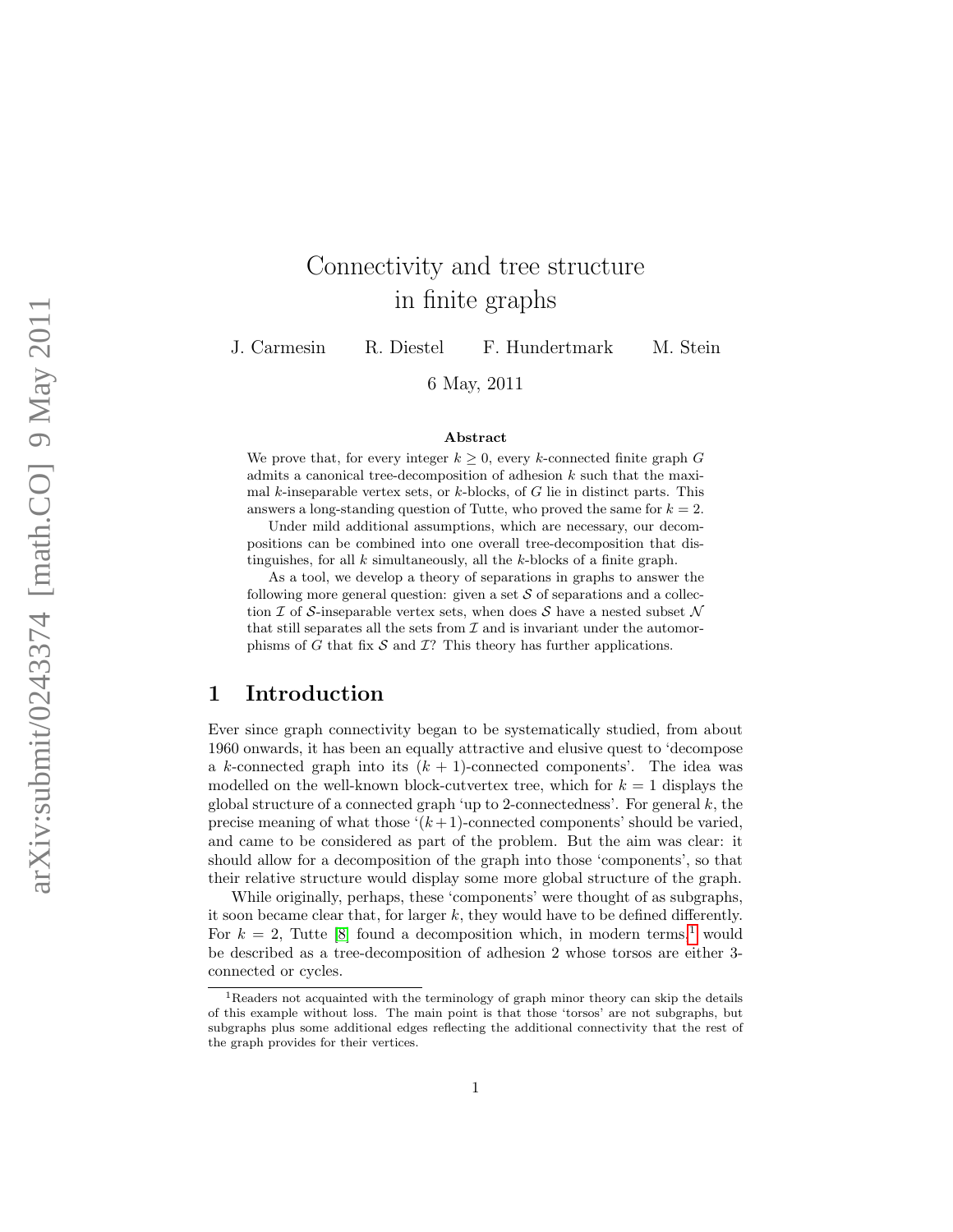For general k, Robertson and Seymour [\[7\]](#page-28-1) re-interpreted those  $(k + 1)$ connected components' in a radically new (but interesting) way as 'tangles of order  $k'$ . They showed, as a cornerstone of their theory on graph minors, that every finite graph admits a tree-decomposition that separates all its maximal tangles, regardless of their order, in that they inhabit different parts of the decomposition. Note that this solves the modified problem for all  $k$  simultaneously, a feature we shall achieve also for the original problem.

More recently still, Dunwoody and Krön [\[3\]](#page-28-2), taking their lead directly from Tutte (and from Dunwoody's earlier work on tree-structure induced by edge-cuts [\[4\]](#page-28-3)), followed up Tutte's observation that his result for  $k = 2$  can alternatively be described as a tree-like decomposition of a graph G into vertex sets that are '2-inseparable': such that no set of at most 2 vertices can separate any two vertices of that set in G. Note that such 'k-inseparable' sets of vertices differ markedly from k-connected subgraphs, in that their connectivity resides not on the set itself but in the ambient graph. For example, joining  $r > k$  isolated vertices pairwise by  $k+1$  independent paths of length 2, all disjoint, makes this set into a 'k-block', a maximal k-inseparable set of vertices. This then plays an important structural (hub-like) role for the connectivity of the graph, but it is still independent.

Although Dunwoody and Krön's approach is perhaps better suited to infinite and transitive graphs, the authors must be credited with contributing some crucial ideas also for our problem, not least of them that of focusing on the right notion:<sup>[2](#page-1-0)</sup> we shall prove in this paper that the k-blocks of a finite k-connected graph can indeed be separated canonically in a tree-like way, by a tree-decomposition of adhesion k. For graphs G whose k-blocks have size at least  $3k/2$ , this can even be done for all  $k$  simultaneously, in one overall tree-decomposition.

Our approach will be as follows. We first develop a more general theory of separation systems to deal with the following abstract problem. Let  $\mathcal S$  be a set of separations in a graph, and let  $\mathcal I$  be a collection of  $\mathcal S$ -inseparable sets of vertices, sets which, for every separation  $(A, B) \in \mathcal{S}$ , lie entirely in A or entirely in B. Under what condition does S have a nested subsystem  $\mathcal N$  that still separates all the sets in  $\mathcal{I}$ ? In a further step we show how such nested separation systems  $\mathcal N$  can be captured by tree-decompositions.<sup>[3](#page-1-1)</sup>

Our construction of  $\mathcal N$  and its associated tree-decomposition will be canonical in that they depend only on  $S$  and  $\mathcal I$ . In particular, if these are invariant under the automorphisms of the graph, then so will be  $N$ , and the automorphism group of the graph will act also on the associated decomposition tree.

The gain from having an abstract theory of how to extract nested subsystems from a given separation system is its flexibility. For example, we shall use it in [\[5\]](#page-28-4) to prove that every finite graph has a canonical (in the sense above) treedecomposition separating all its maximal tangles. This improves on the result of Robertson and Seymour [\[7\]](#page-28-1) mentioned earlier, in that their decomposition

<span id="page-1-0"></span><sup>&</sup>lt;sup>2</sup>Interestingly, such 'externally  $k$ -connected' vertex sets had been considered before in the context of tangle-related connectivity [\[2,](#page-28-5) [6\]](#page-28-6).

<span id="page-1-1"></span><sup>&</sup>lt;sup>3</sup>It is easy to see tree-decompositions give rise to nested separation systems. The converse is less clear.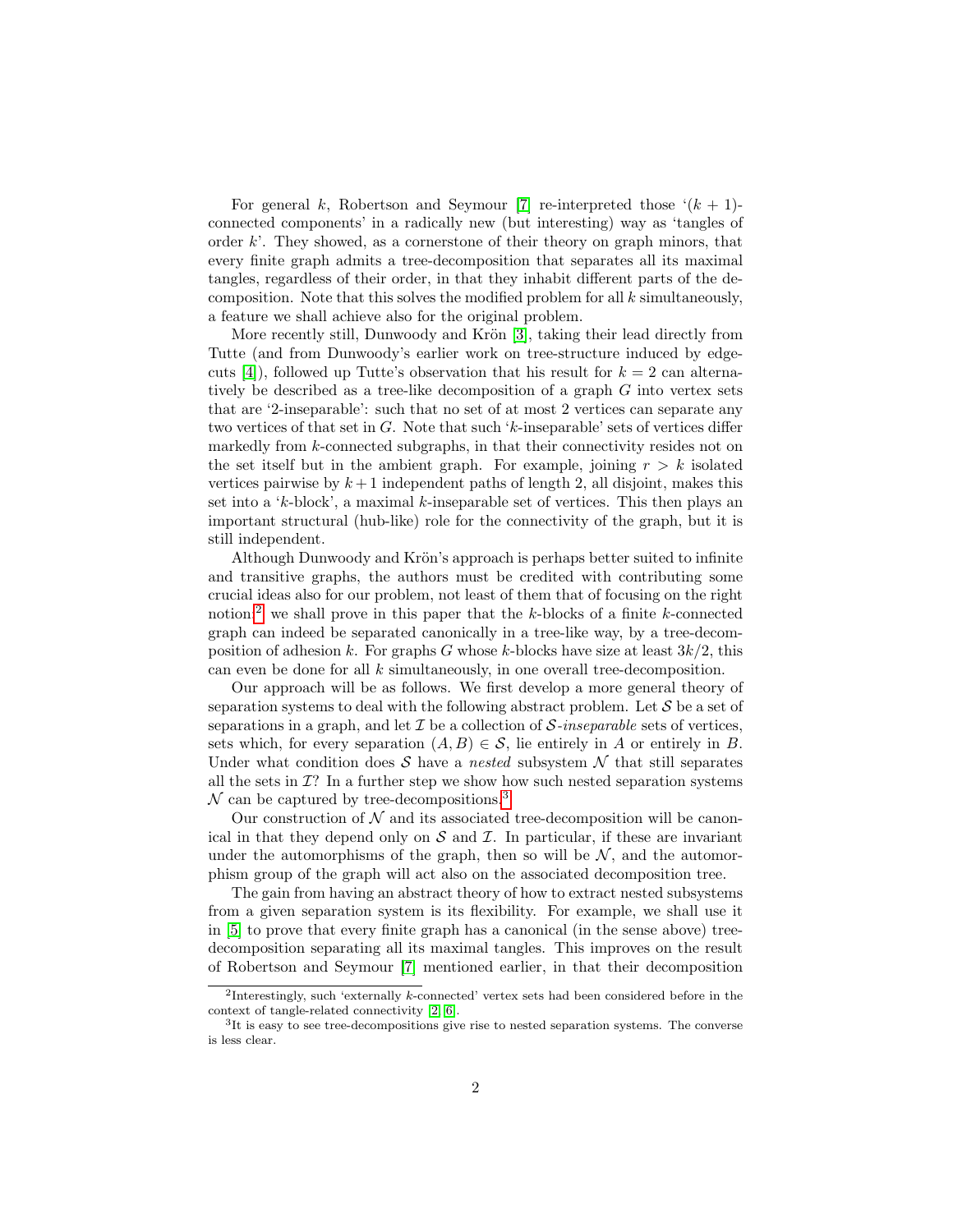is not canonical in our sense: it depends on an assumed vertex enumeration to break ties when choosing which of two crossing separations should be picked for the nested subsystem. The choices made by our decomposition will depend only on the structure of the graph. In particular, it will be invariant under its automorphisms.

To state our main results precisely, let us define their terms more formally. In addition to the terminology explained in  $[1]$  we say that a set X of vertices in a graph G is k-inseparable in G if  $|X| > k$  and no set S of at most k vertices separates two vertices of  $X \setminus S$  in G. A maximal k-inseparable set of vertices is a  $k$ -block,<sup>[4](#page-2-0)</sup> or simply a block. The smallest k for which a block is a k-block is the rank of that block; the largest such  $k$  is its *order*. The *adhesion* of a treedecomposition  $(\mathcal{T}, \mathcal{V})$  is the maximum size of the overlaps  $V_t \cap V_{t'}$  of adjacent parts, i.e. for edges  $tt'$  of  $\mathcal T$ .

**Theorem 1.** Given any integer  $k \geq 0$ , every k-connected finite graph G has a tree-decomposition  $(\mathcal{T}, \mathcal{V})$  such that

- (i) every k-inseparable set of vertices is contained in a unique part of  $(\mathcal{T}, \mathcal{V})$ , and distinct k-blocks are contained in different parts;
- (ii)  $(\mathcal{T}, \mathcal{V})$  has adhesion k;
- (iii) Aut(G) acts on  $\mathcal T$  as a group of automorphisms.

In Section [6](#page-19-0) we shall prove this theorem in a slightly stronger form.

If all the blocks of a graph  $G$  (of any connectivity) are *robust*, a weak<sup>[5](#page-2-1)</sup> (and necessary) additional constraint we define in Section [6,](#page-19-0) we shall be able to find a tree-decomposition of G that distinguishes not only all its  $\kappa(G)$ -blocks pairwise (as does Theorem 1), but every non-nested pair of blocks, regardless of their rank. Some blocks (especially those of large order) will reside in a single part of this decomposition, while others (of smaller order) will inhabit a subtree consisting of several parts. For any fixed  $k$  however we can contract those subtrees to single nodes, to reobtain the tree-decomposition from Theorem 1 in which the k-blocks (for this fixed  $k$ ) inhabit distinct single parts. As  $k$  grows, we thus have a sequence  $(\mathcal{T}_k, \mathcal{V}_k)_{k \in \mathbb{N}}$  of tree-decompositions, each refining the previous, that gives rise to our overall tree-decomposition in the last step of the sequence.

Formally, let us write  $(\mathcal{T}_m, \mathcal{V}_m) \preccurlyeq (\mathcal{T}_n, \mathcal{V}_n)$  for tree-decompositions  $(\mathcal{T}_m, \mathcal{V}_m)$ and  $(\mathcal{T}_n, \mathcal{V}_n)$  if the decomposition tree  $\mathcal{T}_m$  of the first is a minor of the decomposition tree  $\mathcal{T}_n$  of the second, and a part  $V_t \in \mathcal{V}_m$  of the first decomposition is the union of those parts  $V_{t'}$  of the second whose nodes  $t'$  were contracted to the node t of  $\mathcal{T}_m$ .

<span id="page-2-0"></span><sup>&</sup>lt;sup>4</sup>Belonging to the same k-block is not an equivalence relation on  $V(G)$ , but almost: distinct  $k$ -blocks can be separated by k or fewer vertices. A long cycle has exactly one k-block for  $k \in \{0,1\}$  and no k-block for  $k \geq 2$ . A large grid has a unique k-block for  $k \in \{0,1\}$ , five 2-blocks (each of the corner vertices with its neighbours, plus the set of non-corner vertices), and one 3-block (the set of its inner vertices). It has no k-block for  $k \geq 4$ .

<span id="page-2-1"></span><sup>&</sup>lt;sup>5</sup>For example, all k-blocks that are complete or have at least  $3k/2$  vertices will be 'robust'.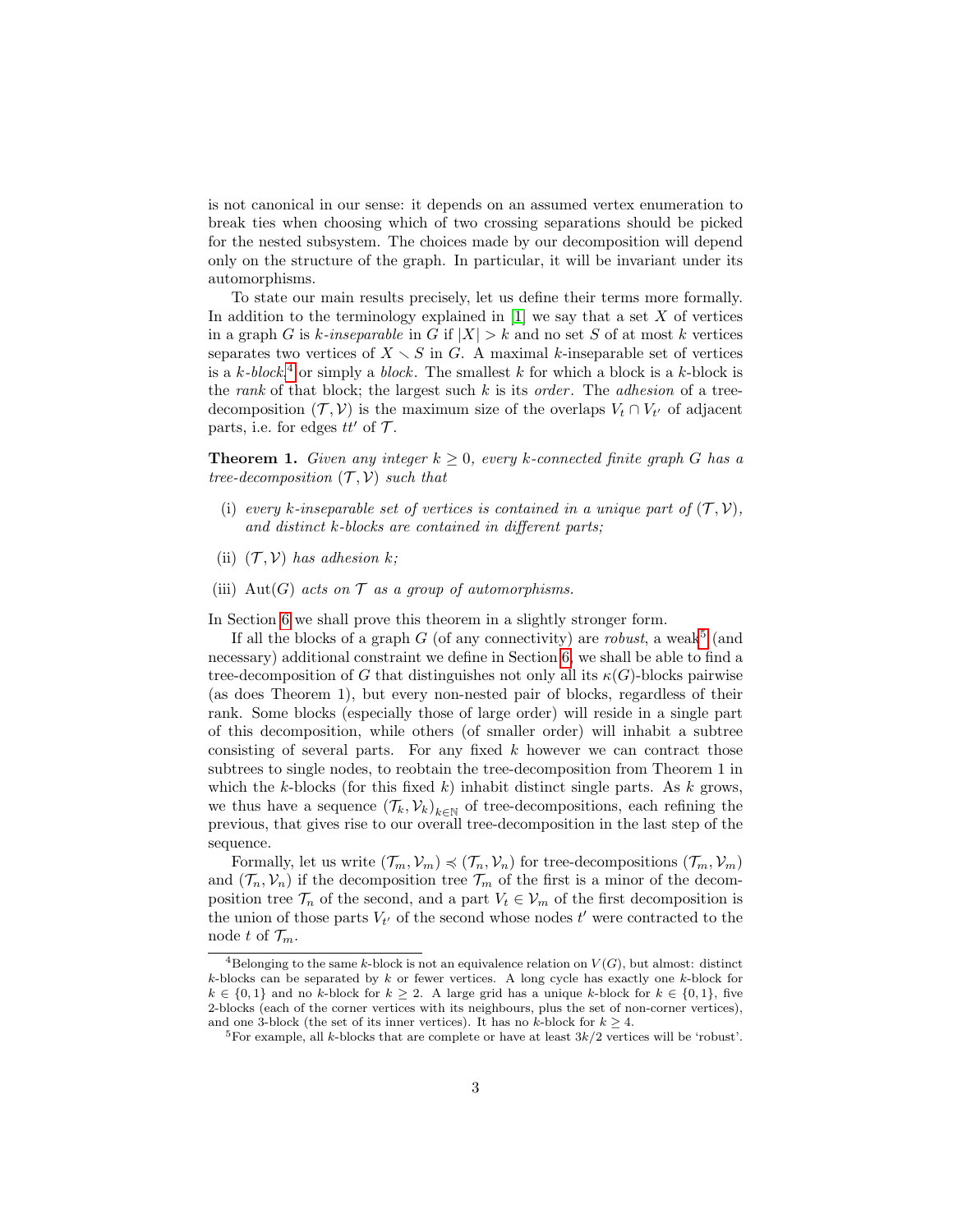**Theorem 2.** For every finite graph G there is a sequence  $(\mathcal{T}_k, \mathcal{V}_k)_{k \in \mathbb{N}}$  of treedecompositions such that, for all k,

- (i) every k-inseparable set is contained in a unique part of  $(\mathcal{T}_k, \mathcal{V}_k)$ , and distinct robust k-blocks are contained in different parts;
- (ii)  $(\mathcal{T}_k, \mathcal{V}_k)$  has adhesion at most k;
- (iii)  $(\mathcal{T}_k, \mathcal{V}_k) \preccurlyeq (\mathcal{T}_{k+1}, \mathcal{V}_{k+1});$
- (iv) Aut(G) acts on  $\mathcal{T}_k$  as a group of automorphisms.

In Section [6](#page-19-0) we shall prove this theorem in a slightly stronger form.

This paper is organized as follows. In Section [2](#page-3-0) we collect together some properties of pairs of separations, either crossing or nested. In Section [3](#page-7-0) we define a structure tree  $\mathcal T$  associated canonically with a nested set of separations of a graph G. In Section [4](#page-10-0) we construct a tree-decomposition of G modelled on  $\mathcal{T}$ , and study its parts. In Section [5](#page-16-0) we find conditions under which, given a set S of separations and a collection  $\mathcal I$  of S-inseparable set of vertices, there is a nested subsystem of  $S$  that still separates all the sets in  $I$ . In Section [6,](#page-19-0) finally, we apply all this to the special case of  $k$ -separations and  $k$ -blocks and derive our main results, including slightly stronger versions of Theorems 1 and 2.

### <span id="page-3-0"></span>2 Separations

Let  $G = (V, E)$  be a finite graph. A separation of G is an ordered pair  $(A, B)$  such that  $A, B \subseteq V$  and  $G[A] \cup G[B] = G$ . The *order* of a separation  $(A, B)$  is the cardinality of its separator  $A \cap B$ ; the sets  $A, B$  are its sides. A separation of order k is a k-separation.

A separation  $(A, B)$  separates a set  $I \subseteq V$  if I meets both  $A \setminus B$  and  $B \setminus A$ . Two sets  $I_0, I_1$  are weakly separated by a separation  $(A, B)$  if  $I_i \subseteq A$ and  $I_{1-i} \subseteq B$  for an  $i \in \{0,1\}$ . They are properly separated, or simply separated, by  $(A, B)$  if in addition neither  $I_0$  nor  $I_1$  is contained in  $A \cap B$ .

Given a set  $S$  of separations, we call a set of vertices  $S$ -inseparable if no separation in S separates it. A maximal S-inseparable set of vertices is an S-block, or simply a block if S is fixed in the context.

#### <span id="page-3-1"></span>**Lemma 2.1.** Distinct S-blocks  $b_1, b_2$  are separated by some  $(A, B) \in S$ .

*Proof.* Since  $b_1$  and  $b_2$  are maximal S-inseparable sets,  $b := b_1 \cup b_2$  can be separated by some  $(A, B) \in \mathcal{S}$ . Then  $b \setminus B \neq \emptyset \neq b \setminus A$ , but being S-inseparable,  $b_1$  and  $b_2$  are each contained in A or B. Hence  $(A, B)$  separates  $b_1$  from  $b_2$ .  $\Box$ 

A set of vertices is *small* with respect to  $S$  if it is contained in the separator of some separation in  $\mathcal S$ . If  $\mathcal S$  is given from the context, we simply call such a set small. Note that if two sets are weakly but not properly separated by some separation in  $S$  then at least one of them is small.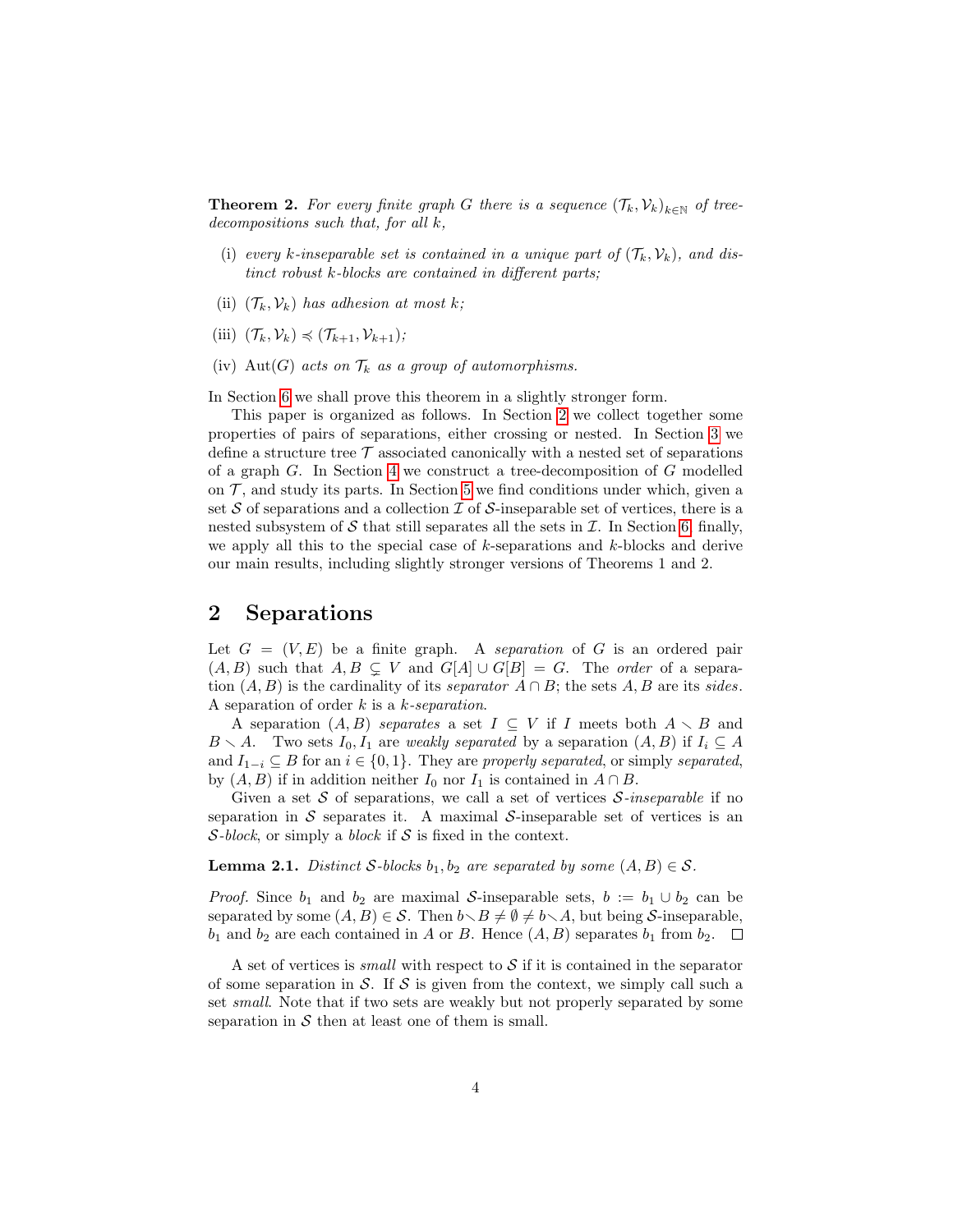Let us look at how different separations of G can relate to each other. The set of all separations of  $G$  is partially ordered by

<span id="page-4-2"></span>
$$
(A, B) \le (C, D) \iff A \subseteq C \text{ and } B \supseteq D. \tag{1}
$$

Indeed, reflexivity, antisymmetry and transitivity follow easily from the corresponding properties of set inclusion on  $\mathcal{P}(V)$ . Note that changing the order in each pair reverses the relation:

<span id="page-4-0"></span>
$$
(A,B) \le (C,D) \iff (B,A) \ge (D,C). \tag{2}
$$

Let  $(C, D)$  be any separation.

<span id="page-4-3"></span>No separation  $(A, B)$  is  $\leq$ -comparable with both  $(C, D)$  and  $(D, C)$ . In particular,  $(C, D) \nleq (D, C)$ . (3)

Indeed, if  $(A, B) \leq (C, D)$  and also  $(A, B) \leq (D, C)$ , then  $A \subseteq C \subseteq B$ , a contradiction. By [\(2\)](#page-4-0), the other cases all reduce to this case by changing notation: just swap  $(A, B)$  with  $(B, A)$  or  $(C, D)$  or  $(D, C)$ .

The way in which two separations relate to each other can be illustrated by a cross-diagram as in Figure [1.](#page-4-1) In view of such diagrams, we introduce the following terms for any set  $\{(A, B), (C, D)\}\$ of two separations, not necessarily distinct. The set  $A \cap B \cap C \cap D$  is their *centre*, and  $A \cap C$ ,  $A \cap D$ ,  $B \cap C$ ,  $B \cap D$ are their corners. The corners  $A \cap C$  and  $B \cap D$  are opposite, as are the corners  $A \cap D$  and  $B \cap C$ . Two corners that are not opposite are *adjacent*. The link between two adjacent corners is their intersection minus the centre. A corner minus its links and the centre is the interior of that corner; the rest – its two links and the centre – are its *boundary*. We shall write  $\partial K$  for the boundary of a corner K.

<span id="page-4-1"></span>

Figure 1: The cross-diagram  $\{(A, B), (C, D)\}\$  with centre c and a corner K and its links  $k, \ell$ .

A corner whose interior is non-empty forms a separation of G together with the union of the other three corners. We call these separations corner separations. For example,  $(A \cap C, B \cup D)$  (in this order) is the corner separation for the corner  $A \cap C$  in  $\{(A, B), (C, D)\}.$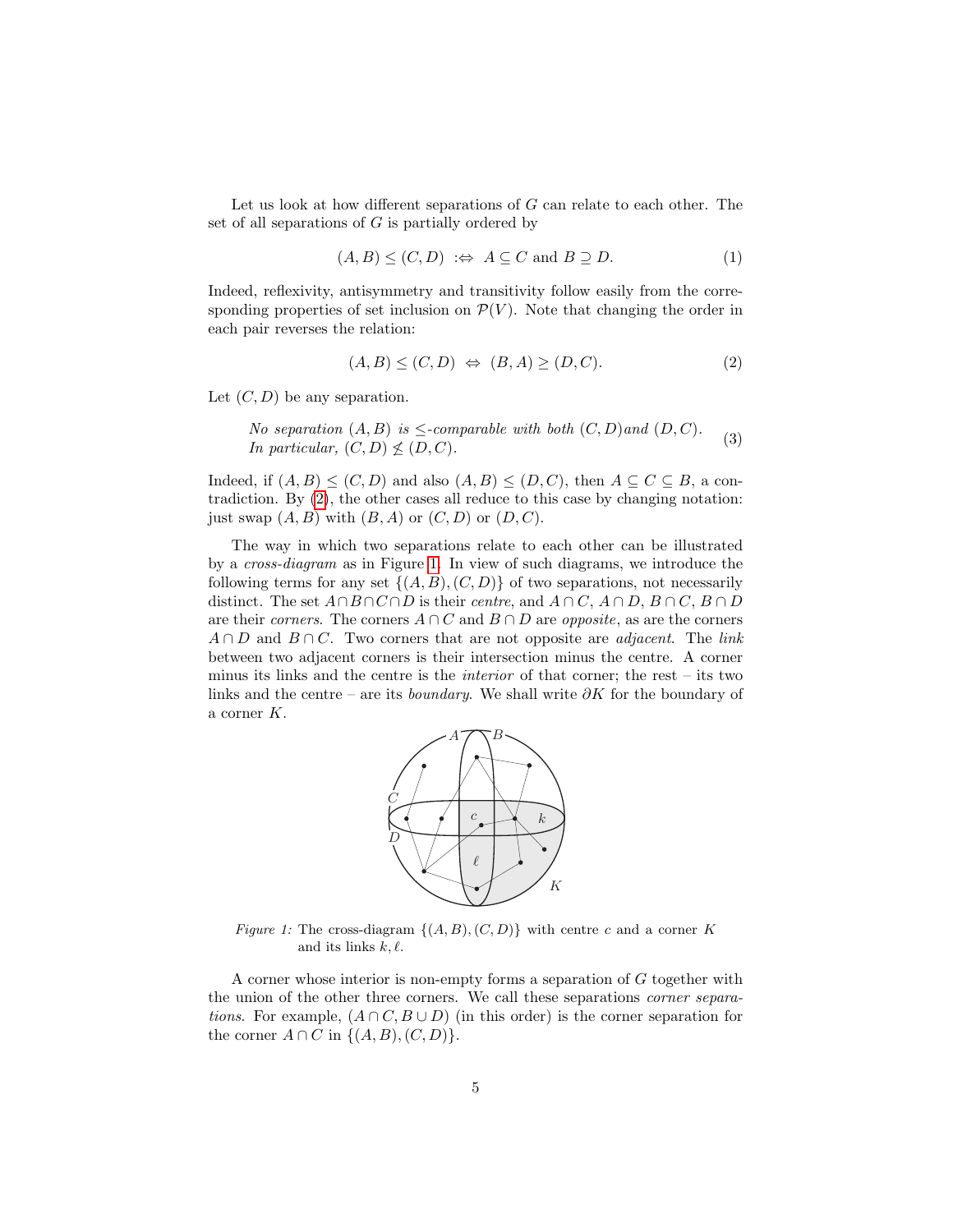The four corner separations of a cross-diagram compare with the two separations forming it, and with the inverses of each other, in the obvious way:

<span id="page-5-0"></span>Any two separations 
$$
(A, B)
$$
,  $(C, D)$  satisfy  $(A \cap C, B \cup D) \le (A, B)$ . (4)

<span id="page-5-1"></span>If  $(I, J)$  and  $(K, L)$  are distinct corner separations of the same crossdiagram, then  $(I, J) \leq (L, K)$ . (5)

Inspection of the cross-diagram for  $(A, B)$  and  $(C, D)$  shows that  $(A, B) \leq (C, D)$  if and only if the corner  $A \cap D$  has an empty interior and empty links, i.e., the entire corner  $A \cap D$  is contained in the centre:

<span id="page-5-2"></span>
$$
(A,B) \le (C,D) \Leftrightarrow A \cap D \subseteq B \cap C. \tag{6}
$$

Another consequence of  $(A, B) \leq (C, D)$  is that  $A \cap B \subseteq C$  and  $C \cap D \subseteq B$ . So both separators live entirely on one side of the other separation.

A separation  $(A, B)$  is tight if every vertex of  $A \cap B$  has a neighbour in  $A \setminus B$ and another neighbour in  $B \setminus A$ . For tight separations, one can establish that  $(A, B) \leq (C, D)$  by checking only one of the two inclusions in [\(1\)](#page-4-2):

If 
$$
(A, B)
$$
 and  $(C, D)$  are separations such that  $A \subseteq C$  and  $(C, D)$  is  
tight, then  $(A, B) \leq (C, D)$ . (7)

Indeed, suppose  $D \not\subseteq B$ . Then as  $A \subseteq C$ , there is a vertex  $x \in (C \cap D) \setminus B$ . As  $(C, D)$  is tight, x has a neighbour  $y \in D \setminus C$ , but since  $x \in A \setminus B$  we see that  $y \in A$ . So  $A \setminus C \neq \emptyset$ , contradicting our assumption.

Let us call  $(A, B)$  and  $(C, D)$  nested, and write  $(A, B) \parallel (C, D)$ , if  $(A, B)$ is comparable with  $(C, D)$  or with  $(D, C)$  under  $\leq$ . (By [\(3\)](#page-4-3), it cannot be comparable with both.) By [\(2\)](#page-4-0), this is a symmetrical relation. For example, we saw in [\(4\)](#page-5-0) and [\(5\)](#page-5-1) that the corner separations of a cross-diagram are nested with the two separations forming it, as well as with each other.

Separations  $(A, B)$  and  $(C, D)$  that are not nested are said to *cross*; we then write  $(A, B)$   $\nparallel (C, D)$ .

Nestedness is invariant under 'flipping' a separation: if  $(A, B)$   $\parallel (C, D)$  then also  $(A, B) \parallel (D, C)$ , by definition of  $\parallel$ , but also  $(B, A) \parallel (C, D)$  by [\(2\)](#page-4-0). Thus although nestedness is defined on the separations of  $G$ , we may think of it as a symmetrical relation on the unordered pairs  $\{A, B\}$  such that  $(A, B)$  is a separation.

By [\(6\)](#page-5-2), nested separations have a simple description in terms of crossdiagrams:

<span id="page-5-4"></span>Two separations are nested if and only if one of their four corners has an empty interior and empty links. (8)

In particular:

<span id="page-5-3"></span>Neither of two nested separations separates the separator of the other. (9)

The converse of [\(9\)](#page-5-3) fails only if there is a corner with a non-empty interior whose links are both empty.

Although nestedness is reflexive and symmetric, it is not in general transitive. However when transitivity fails, we can still say something: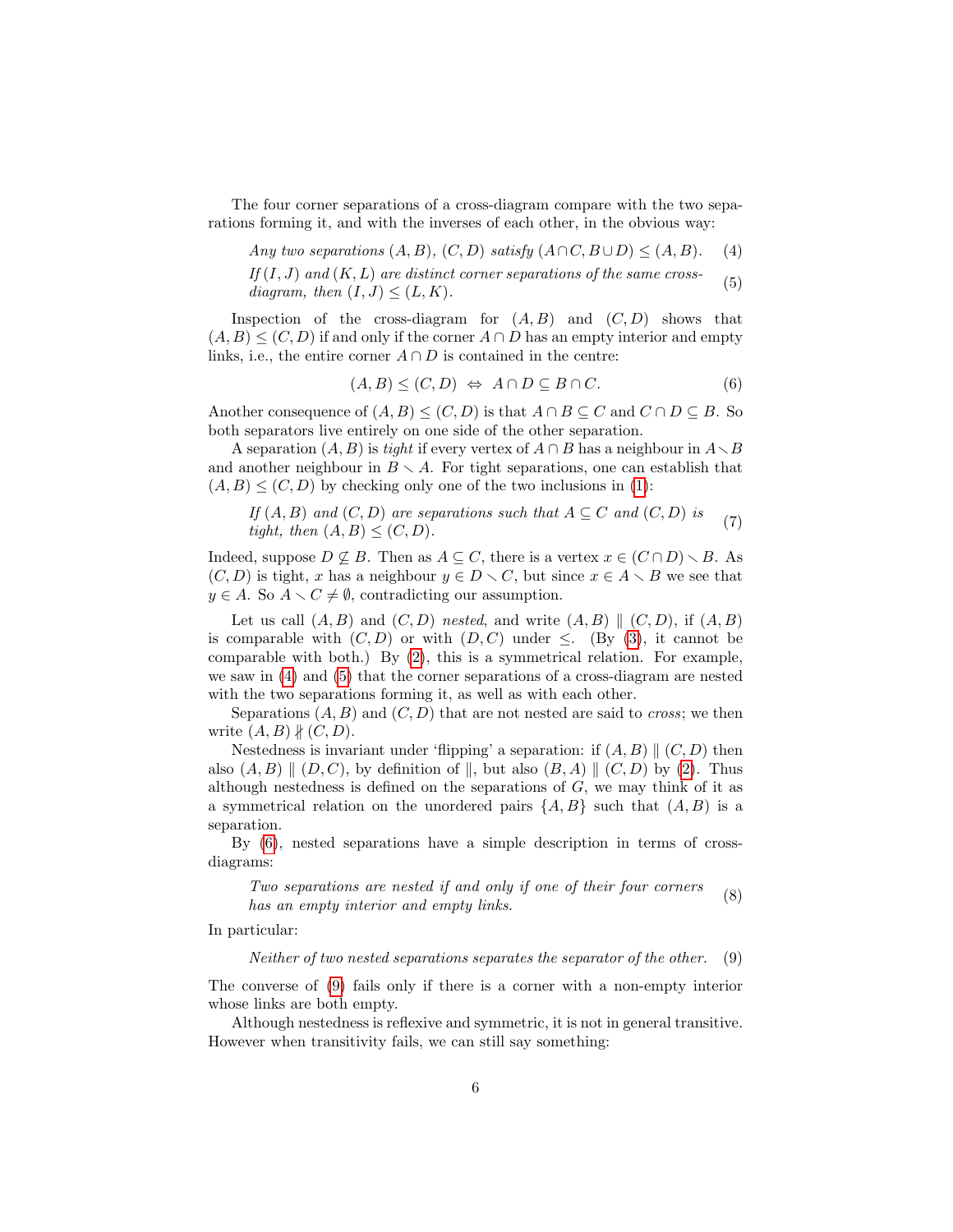<span id="page-6-1"></span>**Lemma 2.2.** If  $(A, B) \parallel (C, D)$  and  $(C, D) \parallel (E, F)$  but  $(A, B) \nparallel (E, F)$ , then  $(C, D)$  is nested with every corner separation of  $\{(A, B), (E, F)\}\$ , and for one corner separation  $(I, J)$  we have either  $(C, D) \leq (I, J)$  or  $(D, C) \leq (I, J)$ .

*Proof.* Changing notation as necessary, we may assume that  $(A, B) \leq (C, D)$ , and that  $(C, D)$  is comparable with  $(E, F)$ .<sup>[6](#page-6-0)</sup> If  $(C, D) \leq (E, F)$  we have  $(A, B) \leq (E, F)$ , contrary to our assumption. Hence  $(C, D) \geq (E, F)$ , or equivalently by  $(2), (D, C) \leq (F, E)$ . As also  $(D, C) \leq (B, A)$ , we thus have  $D \subseteq F \cap B$ and  $V(G) \supsetneq C \supseteq E \cup A$ . Hence  $(F \cap B, E \cup A)$  is a separation, and

$$
(D,C)\leq (F\cap B, E\cup A)\leq (L,K)
$$

<span id="page-6-2"></span>for each of the other three corner separations  $(K, L)$  of  $\{(A, B), (E, F)\}.$  $\Box$ 



Figure 2: Separations as in Lemma [2.2](#page-6-1)

<span id="page-6-3"></span>Figure [2](#page-6-2) shows an example of three separations witnessing the non-transitivity of nestedness. Note also that there are two ways in which three separations can be pairwise nested. One is that they or their inverses form a chain under  $\leq$ . But there is also another way, which will be important later; this is illustrated in Figure [3.](#page-6-3)



Figure 3: Three nested separations not coming from a  $\leq$ -chain

<span id="page-6-0"></span> $6$ Note that such change of notation will not affect the set of corner separations of the cross-diagram of  $(A, B)$  and  $(E, F)$ , nor the nestedness (or not) of  $(C, D)$  with those corner separations.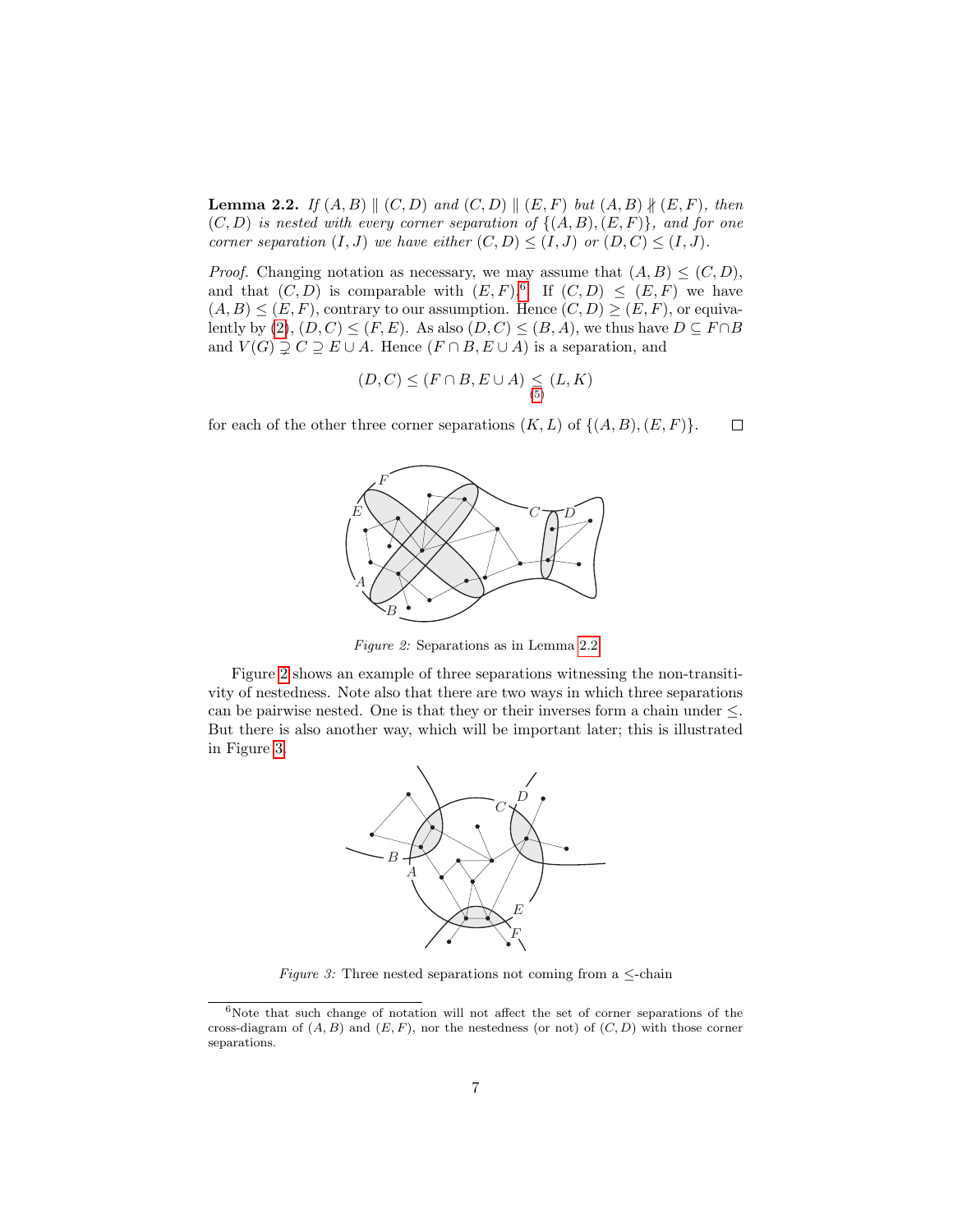We need one more lemma.

<span id="page-7-2"></span>**Lemma 2.3.** Let  $N$  be a set of separations of G that are pairwise nested. Let  $(A, B)$  and  $(C, D)$  be two further separations, each nested with all the separations in N. Assume that  $(A, B)$  separates an N-block b, and that  $(C, D)$  separates an  $\mathcal{N}\text{-block }b' \neq b.$  Then  $(A, B) \parallel (C, D)$ . Moreover,  $A \cap B \subseteq b$  and  $C \cap D \subseteq b'$ .

*Proof.* By Lemma [2.1,](#page-3-1) there is a separation  $(E, F) \in \mathcal{N}$  with  $b \subseteq E$  and  $b' \subseteq F$ . Suppose  $(A, B)$   $\nparallel (C, D)$ . By Lemma [2.2](#page-6-1) we may assume that

$$
(E, F) \le (A \cap C, B \cup D).
$$

But then  $b \subseteq E \subseteq A \cap C \subseteq A$ , contradicting the fact that  $(A, B)$  separates b. Hence  $(A, B) \parallel (C, D)$ , as claimed.

If  $A \cap B \not\subseteq b$ , then there is a  $(K, L) \in \mathcal{N}$  which separates  $b \cup (A \cap B)$ . We may assume that  $b \subseteq L$  and that  $A \cap B \nsubseteq L$ . The latter implies that  $(K, L) \nleq (A, B)$ and  $(K, L) \nleq (B, A)$ . So  $(K, L) \parallel (A, B)$  implies that either  $(L, K) \leq (A, B)$  or  $(L, K) \leq (B, A)$ . Thus  $b \subseteq L \subseteq A$  or  $b \subseteq L \subseteq B$ , a contradiction to the fact that  $(A, B)$  separates b. Similarly we obtain  $C \cap D \subseteq b'$ .  $\Box$ 

### <span id="page-7-0"></span>3 Nested separation systems and tree structure

A set S of separations is symmetric if  $(A, B) \in S$  implies  $(B, A) \in S$ , and nested if every two separations in  $S$  are nested. Any symmetric set of separations is a separation system. Throughout this section and the next, we consider a fixed nested separation system  $\mathcal N$  of our graph  $G$ .

Our aim in this section will be to describe  $N$  by way of a *structure tree*  $\mathcal{T} = \mathcal{T}(\mathcal{N})$ , whose edges will correspond to the separations in N. Its nodes<sup>[7](#page-7-1)</sup> will correspond to subgraphs of G. Every automorphism of G that leaves  $\mathcal N$ invariant will also act on  $\mathcal T$ . Although our notion of a separation system differs from that of Dunwoody and Krön  $[3, 4]$  $[3, 4]$ , the main ideas of how to describe a nested system by a structure tree can already be found there.

Our main task in the construction of  $\mathcal T$  will be to define its nodes. They will be the equivalence classes of the following equivalence relation  $\sim$  on N, induced by the ordering  $\leq$  from [\(1\)](#page-4-2):

$$
(A, B) \sim (C, D) \; : \Leftrightarrow \begin{cases} (A, B) = (C, D) \text{ or} \\ (B, A) \text{ is a predecessor of } (C, D) \text{ in } (\mathcal{N}, \leq). \end{cases} \tag{10}
$$

(Recall that, in a partial order  $(P, \leq)$ , an element  $x \in P$  is a predecessor of an element  $z \in P$  if  $x < z$  but there is no  $y \in P$  with  $x < y < z$ .

Before we prove that this is indeed an equivalence relation, it may help to look at an example: the set of vertices in the centre of Figure [3](#page-6-3) will be the node of  $\mathcal T$  represented by each of the equivalent nested separations  $(A, B), (C, D)$ and  $(E, F)$ .

<span id="page-7-1"></span><sup>&</sup>lt;sup>7</sup>While our graphs  $G$  have vertices, structure trees will have nodes.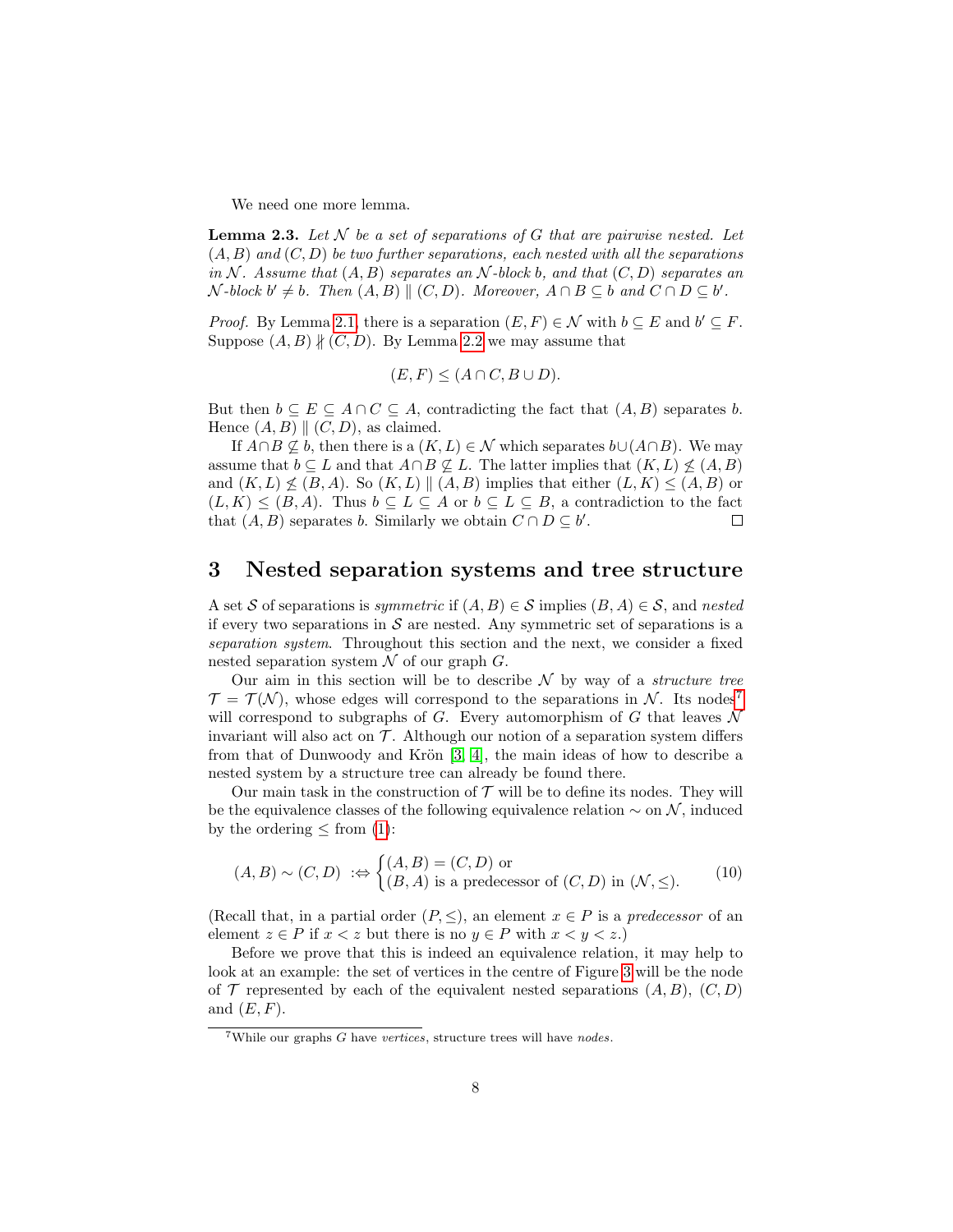**Lemma 3.1.** The relation  $\sim$  is an equivalence relation on N.

Proof. Reflexivity holds by definition, and symmetry follows from [\(2\)](#page-4-0). To show transitivity assume that  $(A, B) \sim (C, D)$  and  $(C, D) \sim (E, F)$ , and that all these separations are distinct. Thus,

- (i)  $(B, A)$  is a predecessor of  $(C, D)$ ;
- (ii)  $(D, C)$  is a predecessor of  $(E, F)$ .

And by [\(2\)](#page-4-0) also

- (iii)  $(D, C)$  is a predecessor of  $(A, B)$ ;
- (iv)  $(F, E)$  is a predecessor of  $(C, D)$ .

By (ii) and (iii),  $(A, B)$  is incomparable with  $(E, F)$ . Hence, since N is nested,  $(B, A)$  is comparable with  $(E, F)$ . If  $(E, F) \leq (B, A)$  then by (i) and (ii),  $(D, C) \leq (C, D)$ , which contradicts [\(3\)](#page-4-3). Thus  $(B, A) < (E, F)$ , as desired.

Suppose there is a separation  $(X, Y) \in \mathcal{N}$  with  $(B, A) < (X, Y) < (E, F)$ . As N is nested,  $(X, Y)$  is comparable with either  $(C, D)$  or  $(D, C)$ . By (i) and (ii),  $(X, Y) \nless (C, D)$  and  $(D, C) \nless (X, Y)$ . Now if  $(C, D) \nle (X, Y)$  $(E, F)$  then by (iv),  $(C, D)$  is comparable to both  $(E, F)$  and  $(F, E)$ , contradict-ing [\(3\)](#page-4-3). Finally, if  $(D, C) \ge (X, Y) > (B, A)$ , then by (iii),  $(D, C)$  is comparable to both  $(B, A)$  and  $(A, B)$ , again contradicting [\(3\)](#page-4-3). We have thus shown that  $(B, A)$  is a predecessor of  $(E, F)$ , implying that  $(A, B) \sim (E, F)$  as claimed.  $\square$ 

Note that, by [\(3\)](#page-4-3), the definition of equivalence implies:

<span id="page-8-0"></span>**Lemma 3.2.** Distinct equivalent separations are incomparable under  $\leq$ .  $\Box$ 

We can now define the nodes of  $\mathcal{T} = \mathcal{T}(\mathcal{N})$  as planned, as the equivalence classes of  $\sim$  :

$$
V(\mathcal{T}) := \{ [(A, B)] : (A, B) \in \mathcal{N} \}.
$$

Having defined the nodes of  $\mathcal{T}$ , let us define its edges. For every separation  $(A, B) \in \mathcal{N}$  we shall have one edge, joining the nodes represented by  $(A, B)$ and  $(B, A)$ , respectively. To facilitate notation later, we formally give  $\mathcal T$  the abstract edge set

$$
E(\mathcal{T}) := \{ \{ (A, B), (B, A) \} \mid (A, B) \in \mathcal{N} \}
$$

and declare an edge  $e$  to be incident with a node  $t \in V(\mathcal{T})$  whenever  $e \cap t \neq \emptyset$ (so that the edge  $\{(A, B), (B, A)\}\$  of  $\mathcal T$  joins its nodes  $[(A, B)]$  and  $[(B, A)]$ ). We have thus, so far, defined a multigraph  $\mathcal{T}$ .

As  $(A, B) \nsim (B, A)$  by definition of ∼, our multigraph  $\mathcal T$  has no loops. Whenever an edge e is incident with a node t, the non-empty set  $e \cap t$  that witnesses this is a singleton set containing one separation. We denote this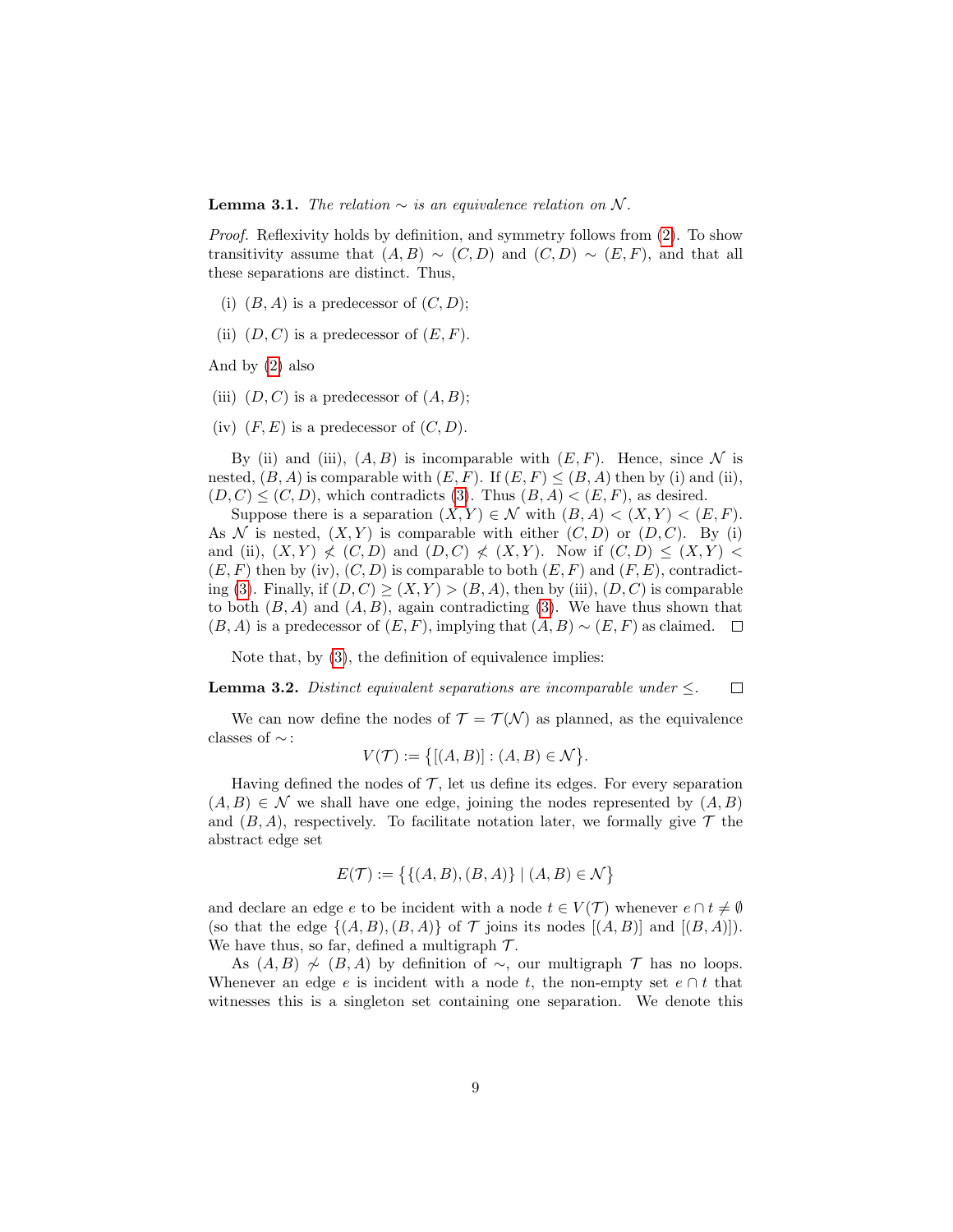separation by  $(e \cap t)$ . Every separation  $(A, B) \in \mathcal{N}$  occurs as such an  $(e \cap t)$ , with  $t = [(A, B)]$  and  $e = {(A, B), (B, A)}$ . Thus,

<span id="page-9-2"></span>Every node t of  $\mathcal T$  is the set of all the separations  $(e \cap t)$  such that e is incident with t. In particular, t has degree  $|t|$  in  $\mathcal{T}$ . (11)

Our next aim is to show that  $\mathcal T$  is a tree.

<span id="page-9-0"></span>**Lemma 3.3.** Let  $W = t_1e_1t_2e_2t_3$  be a walk in  $\mathcal T$  with  $e_1 \neq e_2$ . Then  $(e_1 \cap t_1)$ is a predecessor of  $(e_2 \cap t_2)$ .

*Proof.* Let  $(e_1 \cap t_1) = (A, B)$  and  $(e_2 \cap t_2) = (C, D)$ . Then  $(B, A) = (e_1 \cap t_2)$ and  $(B, A) \sim (C, D)$ . Since  $e_1 \neq e_2$  we have  $(B, A) \neq (C, D)$ . Thus,  $(A, B)$  is a predecessor of  $(C, D)$  by definition of  $\sim$ .  $\Box$ 

And conversely:

<span id="page-9-1"></span>**Lemma 3.4.** Let  $(E_0, F_0), \ldots, (E_k, F_k)$  be separations in N such that each  $(E_{i-1}, F_{i-1})$  is a predecessor of  $(E_i, F_i)$  in  $(\mathcal{N}, \leq)$ . Then  $[(E_0, F_0)], \ldots, [(E_k, F_k)]$  are the nodes of a walk in  $\mathcal{T}$ , in this order.

*Proof.* By definition of  $\sim$ , we know that  $(F_{i-1}, E_{i-1}) \sim (E_i, F_i)$ . Hence for all  $i = 1, ..., k$ , the edge  $\{(E_{i-1}, F_{i-1}), (F_{i-1}, E_{i-1})\}$  of  $\mathcal T$  joins the node  $[(E_{i-1}, F_{i-1})]$  to the node  $[(E_i, F_i)] = [(F_{i-1}, E_{i-1})]$ .  $\Box$ 

<span id="page-9-3"></span>**Theorem 3.5.** The multigraph  $\mathcal{T}(\mathcal{N})$  is a tree.

*Proof.* We have seen that  $\mathcal T$  is loopless. Suppose that  $\mathcal T$  contains a cycle  $t_1e_1 \cdots t_{k-1}e_{k-1}t_k$ , with  $t_1 = t_k$  and  $k > 2$ . Applying Lemma [3.3](#page-9-0)  $(k-1)$  times yields

$$
(A, B) := (e_1 \cap t_1) < \ldots < (e_{k-1} \cap t_{k-1}) < (e_1 \cap t_k) = (A, B),
$$

a contradiction. Thus,  $\mathcal T$  is acyclic; in particular, it has no parallel edges.

It remains to show that  $\mathcal T$  contains a path between any two given nodes  $[(A, B)]$  and  $[(C, D)]$ . As N is nested, we know that  $(A, B)$  is comparable with either  $(C, D)$  or  $(D, C)$ . Since  $[(C, D)]$  and  $[(D, C)]$  are adjacent, it suffices to construct a walk between  $[(A, B)]$  and one of them. Swapping the names for C and D if necessary, we may thus assume that  $(A, B)$  is comparable with  $(C, D)$ . Reversing the direction of our walk if necessary, we may further assume that  $(A, B) < (C, D)$ . Since our graph G is finite, there is a chain

$$
(A, B) = (E_0, F_0) < \cdots < (E_k, F_k) = (C, D)
$$

such that  $(E_{i-1}, F_{i-1})$  is a predecessor of  $(E_i, F_i)$ , for every  $i = 1, ..., k$ . By Lemma [3.4,](#page-9-1)  $\mathcal T$  contains the desired path from  $[(A, B)]$  to  $[(C, D)]$ .  $\Box$ 

<span id="page-9-4"></span>**Corollary 3.6.** If N is invariant under a group  $\Gamma \leq \text{Aut}(G)$  of automorphisms of G, then  $\Gamma$  also acts on  $\mathcal T$  as a group of automorphisms.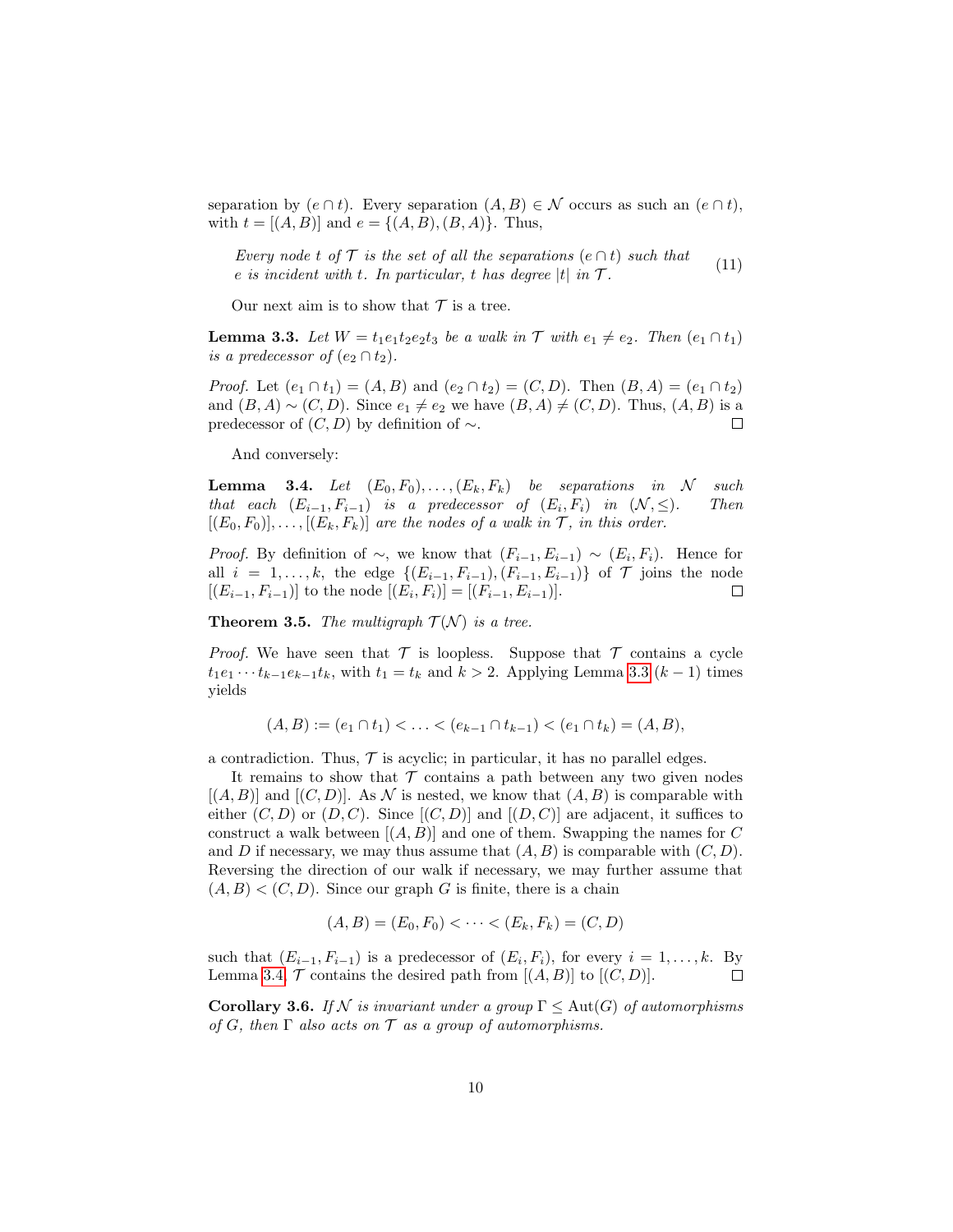*Proof.* Any automorphism  $\alpha$  of G maps separations to separations, and pre-serves their partial ordering defined in [\(1\)](#page-4-2). If both  $\alpha$  and  $\alpha^{-1}$  map separations from N to separations in N, then  $\alpha$  also preserves the equivalence of separations under  $\sim$ . Hence Γ, as stated, acts on the nodes of T and preserves their adjacencies and non-adjacencies.  $\Box$ 

#### <span id="page-10-0"></span>4 From structure trees to tree-decompositions

Our aim in this section is to show that our graph  $G$  from Section [3](#page-7-0) has a treedecomposition, in the sense of Robertson and Seymour, with decomposition tree  $\mathcal{T} = \mathcal{T}(\mathcal{N})$ . The separations of G associated with the edges of this decom-position tree<sup>[8](#page-10-1)</sup> will be precisely the separations in  $N$  identified by those edges in the original definition of  $\mathcal{T}$ .

Recall that a *tree-decomposition* of G is a pair  $(T, V)$  of a tree T and a family  $V = (V_t)_{t \in T}$  of vertex sets  $V_t \subseteq V(G)$ , one for every node of T, such that:

(T1)  $V(G) = \bigcup_{t \in T} V_t;$ 

(T2) for every edge  $e \in G$  there exists a  $t \in T$  such that both ends of e lie in  $V_t$ ;

(T3)  $V_{t_1} \cap V_{t_3} \subseteq V_{t_2}$  whenever  $t_2$  lies on the  $t_1-t_3$  path in T.

To define our desired tree-decomposition  $(\mathcal{T}, \mathcal{V})$ , we thus have to define the family  $V = (V_t)_{t \in V(\mathcal{T})}$  of its parts: with every node t of  $\mathcal{T}$  we have to associate a set  $V_t$  of vertices of  $G$ . We define these as follows:

<span id="page-10-3"></span>
$$
V_t := \bigcap \left\{ A \mid (A, B) \in t \right\} \tag{12}
$$

<span id="page-10-4"></span>**Example 1.** Assume that G is connected, and consider as  $\mathcal N$  the nested set of all 1-separations  $(A, B)$  and  $(B, A)$  such that  $A \setminus B$  is connected in G. Then  $\mathcal T$  is very similar to the block-cutvertex tree of  $G$ : its nodes will be the blocks in the usual sense (maximal 2-connected subgraphs or bridges) plus those cutvertices that lie in at least three blocks.

<span id="page-10-2"></span>

Figure 4:  $\mathcal T$  has an edge for every separation in  $\mathcal N$ . Its nodes correspond to the blocks and some of the cutvertices of G.

In Figure [4,](#page-10-2) this separation system  $\mathcal N$  contains all the 1-separations of  $G$ . The separation  $(A, B)$  defined by the cutvertex s, with  $A := U \cup V \cup W$  and  $B := X \cup Y \cup Z$  say, defines the edge  $\{(A, B), (B, A)\}\$  of  $\mathcal T$  joining its nodes  $w = [(A, B)]$  and  $x = [(B, A)].$ 

<span id="page-10-1"></span> $8a$ s in the theory of tree-decompositions, see e.g. [\[1,](#page-28-7) Lemma 12.3.1]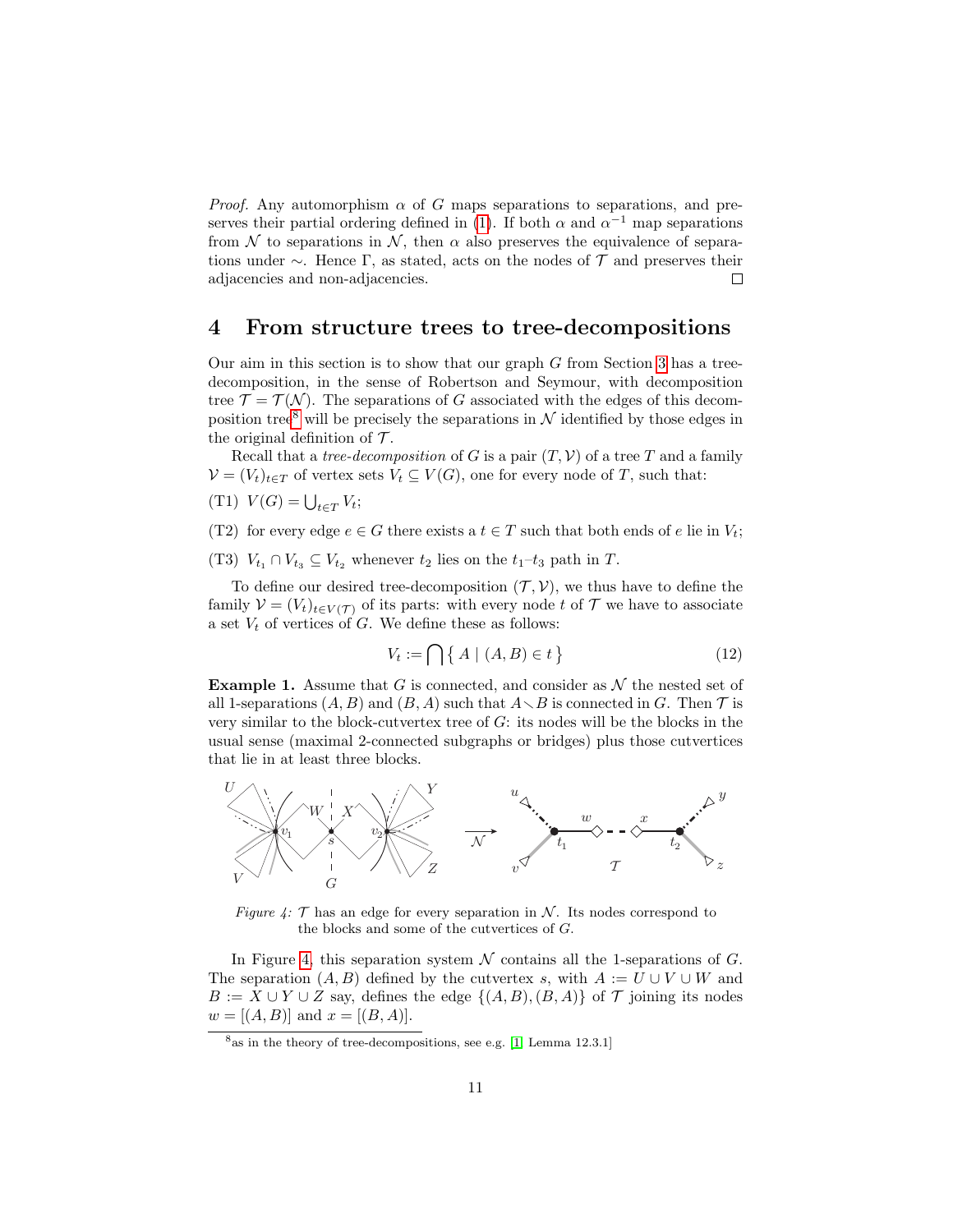<span id="page-11-0"></span>

Figure 5:  $\mathcal{T}' = \mathcal{T}(\mathcal{N}')$  has distinct nodes a, b whose parts in the tree-decomposition  $(\mathcal{T}', \mathcal{V})$  coincide:  $V_a = \{v\} = V_b$ .

In Figure [5](#page-11-0) we can add to  $N$  one of the two crossing 1-separations not in  $N$ (together with its inverse), to obtain a set  $\mathcal{N}'$  of separations that is still nested. For example, let

$$
\mathcal{N}' := \mathcal{N} \cup \{(A, B), (B, A)\}
$$

with  $A := X_1 \cup X_2$  and  $B := X_3 \cup X_4$ . This causes the central node t of  $\mathcal T$ to split into two nodes  $a = [(A, B)]$  and  $b = [(B, A)]$  joined by the new edge  $\{(A, B), (B, A)\}\$ . However the new nodes a, b still define the same part of the tree-decomposition of G as t did before:  $V_a = V_b = V_t = \{v\}.$ 

Before we prove that  $(\mathcal{T}, \mathcal{V})$  is indeed a tree-decomposition, let us collect some information about its parts  $V_t$ , the vertex sets defined in [\(12\)](#page-10-3).

#### <span id="page-11-1"></span>**Lemma 4.1.** Every  $V_t$  is  $N$ -inseparable.

*Proof.* Let us show that a given separation  $(C, D) \in \mathcal{N}$  does not separate  $V_t$ . Pick  $(A, B) \in t$ . Since N is nested, and swapping the names of C and D if necessary, we may assume that  $(A, B)$  is  $\leq$ -comparable with  $(C, D)$ . If  $(A, B) \leq (C, D)$  then  $V_t \subseteq A \subseteq C$ , so  $(C, D)$  does not separate  $V_t$ . If  $(C, D)$  $(A, B)$ , there is a  $\leq$ -predecessor  $(E, F)$  of  $(A, B)$  with  $(C, D) \leq (E, F)$ . Then  $(F, E) \sim (A, B)$  and hence  $V_t \subseteq F \subseteq D$ , so again  $(C, D)$  does not separate  $V_t$ .  $\Box$ 

The sets  $V_t$  will come in two types: they can be

- $\mathcal N$ -blocks (that is, maximal  $\mathcal N$ -inseparable sets of vertices), or
- 'hubs' (defined below).

Nodes  $t \in \mathcal{T}$  such that  $V_t$  is an N-block are block nodes. A node  $t \in \mathcal{T}$  such that  $V_t = A \cap B$  for some  $(A, B) \in t$  is a hub node (and  $V_t$  a hub).

In Example [1,](#page-10-4) the  $N$ -blocks were the (usual) blocks of  $G$ ; the hubs were singleton sets consisting of a cutvertex. Example [2](#page-14-0) will show that  $t$  can be a hub node and a block node at the same time. Every hub is a subset of a block: by [\(9\)](#page-5-3), hubs are N-inseparable, so they extend to maximal N-inseparable sets.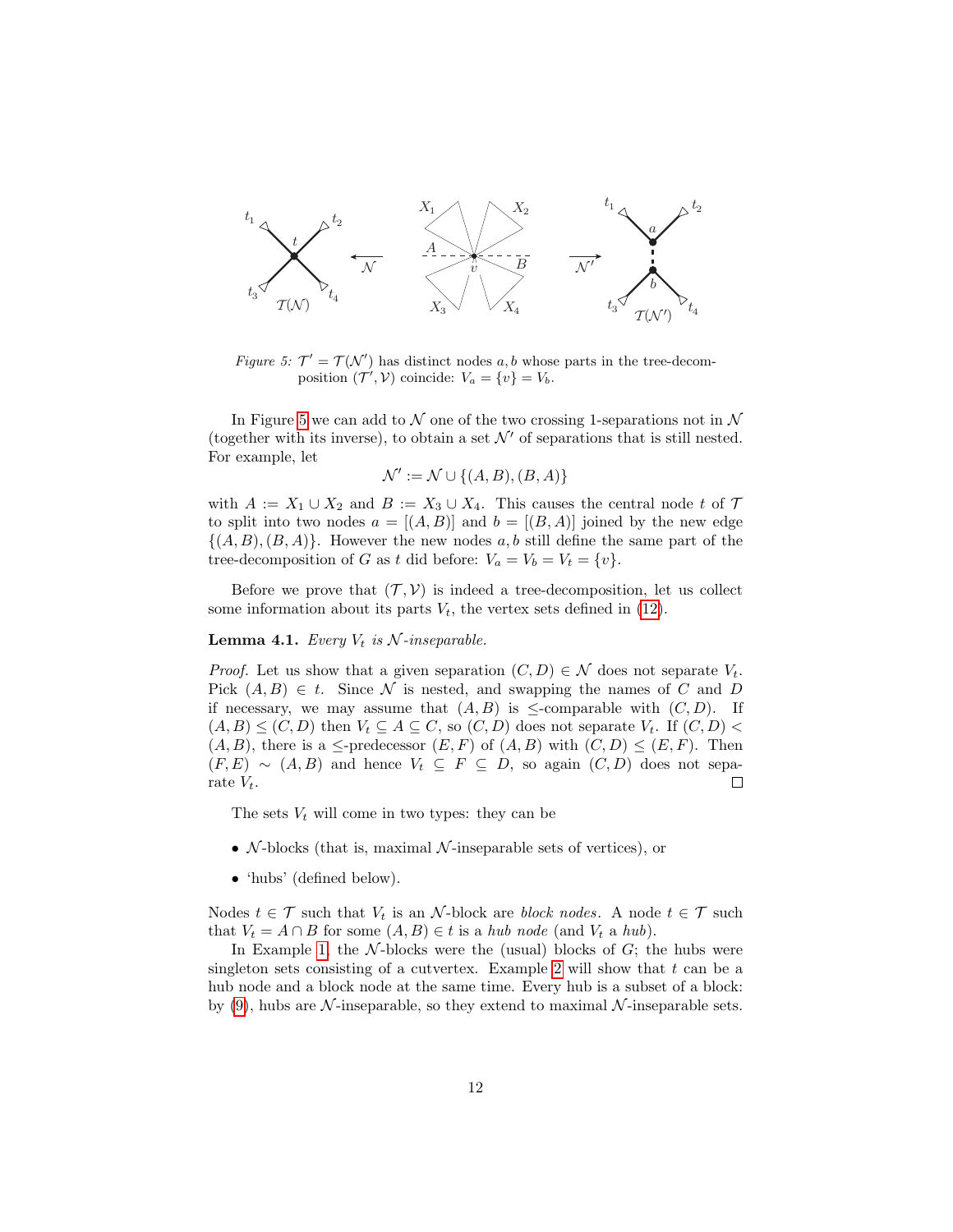Hubs can contain each other properly (Example [2](#page-14-0) below). But a hub  $V_t$ cannot be properly contained in a separator  $A \cap B$  of any  $(A, B) \in t$ . Let us prove this without assuming that  $V_t$  is a hub:

<span id="page-12-0"></span>**Lemma 4.2.** Whenever  $(A, B) \in t \in \mathcal{T}$ , we have  $A \cap B \subseteq V_t$ . In particular, if  $V_t \subseteq A \cap B$ , then  $V_t = A \cap B$  is a hub with hub node t.

*Proof.* Consider any vertex  $v \in (A \cap B) \setminus V_t$ . By definition of  $V_t$ , there exists a separation  $(C, D) \in t$  such that  $v \notin C$ . This contradicts the fact that  $B \subseteq C$ since  $(A, B) \sim (C, D)$ .  $\Box$ 

**Lemma 4.3.** Every node of  $\mathcal T$  is either a block node or a hub node.

*Proof.* Suppose  $t \in \mathcal{T}$  is not a hub node; we show that t is a block node. By Lemma [4.1,](#page-11-1)  $V_t$  is  $\mathcal N$ -inseparable. We show that  $V_t$  is maximal in  $V(G)$  with this property: that for every vertex  $x \notin V_t$  the set  $V_t \cup \{x\}$  is not N-inseparable.

By definition of  $V_t$ , any vertex  $x \notin V_t$  lies in  $B \setminus A$  for some  $(A, B) \in t$ . Since t is not a hub node, Lemma [4.2](#page-12-0) implies that  $V_t \nsubseteq A \cap B$ . As  $V_t \subseteq A$ , this means that  $V_t$  has a vertex in  $A \setminus B$ . Hence  $(A, B)$  separates  $V_t \cup \{x\}$ , as desired.  $\Box$ 

Conversely, all the  $\mathcal N$ -blocks of G will be parts of our tree-decomposition:

<span id="page-12-1"></span>**Lemma 4.4.** Every N-block is the set  $V_t$  for a node t of  $\mathcal{T}$ .

*Proof.* Consider an arbitrary  $N$ -block b.

Suppose first that b is small. Then there exists a separation  $(A, B) \in \mathcal{N}$  with  $b \subseteq A \cap B$ . As N is nested,  $A \cap B$  is N-inseparable by [\(9\)](#page-5-3), so in fact  $b = A \cap B$ by the maximality of b. We show that  $b = V_t$  for  $t = [(A, B)]$ . By Lemma [4.2,](#page-12-0) it suffices to show that  $V_t \subseteq b = A \cap B$ . As  $V_t \subseteq A$  by definition of  $V_t$ , we only need to show that  $V_t \subseteq B$ . Suppose there is an  $x \in V_t \setminus B$ . As  $x \notin A \cap B = b$ , the maximality of b implies that there exists a separation  $(E, F) \in \mathcal{N}$  such that

$$
F \not\supseteq b \subseteq E \text{ and } x \in F \smallsetminus E \tag{*}
$$

(compare the proof of Lemma [2.1\)](#page-3-1). By  $(*)$ , all corners of the cross-diagram  $\{(A, B), (E, F)\}\$  other than  $B \cap F$  contain vertices not in the centre. Hence by [\(8\)](#page-5-4), the only way in which  $(A, B)$  and  $(E, F)$  can be nested is that  $B \cap F$ does lie in the centre, i.e. that  $(B, A) \leq (E, F)$ . Since  $(B, A) \neq (E, F)$ , by  $(*)$ and  $b = A \cap B$ , this means that  $(B, A)$  has a successor  $(C, D) \leq (E, F)$ . But then  $(C, D) \sim (A, B)$  and  $x \notin E \supseteq C \supseteq V_t$ , a contradiction.

Suppose now that b is not small. We shall prove that  $b = V_t$  for  $t = t(b)$ , where  $t(b)$  is defined as the set of separations  $(A, B)$  that are minimal with  $b \subseteq A$ . Let us show first that  $t(b)$  is indeed an equivalence class, i.e., that the separations in  $t(b)$  are equivalent to each other but not to any other separation in  $N$ .

Given distinct  $(A, B), (C, D) \in t(b)$ , let us show that  $(A, B) \sim (C, D)$ . Since both  $(A, B)$  and  $(C, D)$  are minimal as in the definition of  $t(b)$ , they are incomparable. But as elements of  $\mathcal N$  they are nested, so  $(A, B)$  is comparable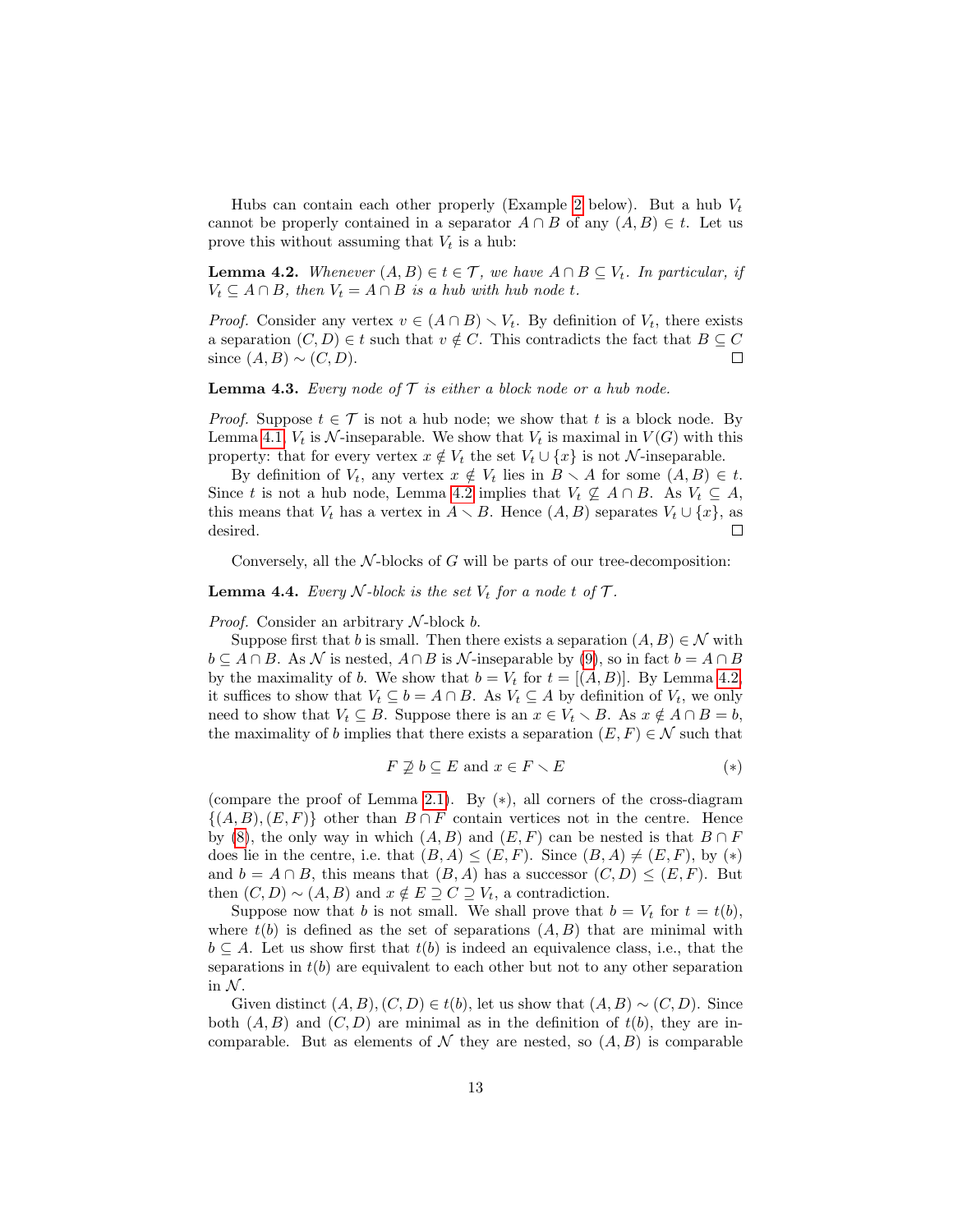with  $(D, C)$ . If  $(A, B) \leq (D, C)$  then  $b \subseteq A \cap C \subseteq D \cap C$ , which contradicts our assumption that b is not small. Hence  $(D, C) < (A, B)$ . To show that  $(D, C)$  is a predecessor of  $(A, B)$ , suppose there exists a separation  $(E, F) \in \mathcal{N}$  such that  $(D, C) < (E, F) < (A, B)$ . This contradicts the minimality either of  $(A, B)$ , if  $b \subseteq E$ , or of  $(C, D)$ , if  $b \subseteq F$ . Thus,  $(C, D) \sim (A, B)$  as desired.

Conversely, we have to show that every  $(E, F) \in \mathcal{N}$  equivalent to some  $(A, B) \in t(b)$  also lies in  $t(b)$ . As  $(E, F) \sim (A, B)$ , we may assume that  $(F, E) < (A, B)$ . Then  $b \nsubseteq F$  by the minimality of  $(A, B)$  as an element of  $t(b)$ , so  $b \subseteq E$ . To show that  $(E, F)$  is minimal with this property, suppose that  $b \subseteq X$  also for some  $(X, Y) \in \mathcal{N}$  with  $(X, Y) < (E, F)$ . Then  $(X, Y)$  is incomparable with  $(A, B)$ : by Lemma [3.2](#page-8-0) we cannot have  $(A, B) \leq (X, Y) < (E, F)$ , and we cannot have  $(X, Y) < (A, B)$  by the minimality of  $(A, B)$  as an element of  $t(b)$ . But  $(X, Y) \parallel (A, B)$ , so  $(X, Y)$  must be comparable with  $(B, A)$ . Yet if  $(X, Y) \leq (B, A)$ , then  $b \subseteq X \cap A \subseteq B \cap A$ , contradicting our assumption that b is not small, while  $(B, A) < (X, Y) < (E, F)$  is impossible, since  $(B, A)$  is a predecessor of  $(E, F)$ .

Hence  $t(b)$  is indeed an equivalence class, i.e.,  $t(b) \in V(\mathcal{T})$ . By definition of  $t(b)$ , we have  $b \subseteq \bigcap \{ A \mid (A, B) \in t(b) \} = V_{t(b)}$ . The converse inclusion follows from the maximality of  $b$  as an  $\mathcal N$ -inseparable set.  $\Box$ 

We have seen so far that the parts  $V_t$  of our intended tree-decomposition associated with  $\mathcal N$  are all the  $\mathcal N$ -blocks of  $G$ , plus some hubs. Our last lemma on this topic shows what has earned them their name:

<span id="page-13-1"></span>**Lemma 4.5.** A hub node t has degree at least 3 in  $\mathcal{T}$ , unless it has the form  $t = \{(A, B), (C, D)\}\$  with  $A \supsetneq D$  and  $B = C$  (in which case it has degree 2).

*Proof.* Let  $(A, B) \in t$  be such that  $V_t = A \cap B$ . As  $(A, B) \in t$  but  $V_t \neq A$ , we have  $d(t) = |t| \geq 2$ ; cf. [\(11\)](#page-9-2). Suppose that  $d(t) = 2$ , say  $t = \{(A, B), (C, D)\}.$ Then  $B \subseteq C$  by definition of  $\sim$ , and  $B \supseteq V_t \supseteq C$  by definition of  $V_t$ . So  $B = C$ . As  $(A, B)$  and  $(C, D)$  are equivalent but not equal, this implies  $D \subsetneq A$ .  $\Box$ 

<span id="page-13-0"></span>

Figure 6: A hub node  $t = \{(A, B), (C, D)\}$  of degree 2

Figure [6](#page-13-0) shows that the exceptional situation from Lemma [4.5](#page-13-1) can indeed occur. In the example, we have  $\mathcal{N} = \{(A, B), (B, A), (C, D), (D, C)\}\$  with  $B = C$ and  $D \subsetneq A$ . The structure tree  $\mathcal T$  is a path between two block nodes  $\{(D, C)\}\$ and  $\{(B, A)\}\$  with a central hub node  $t = \{(A, B), (C, D)\}\$ , whose set  $V_t = A \cap B$ is not a block since it is properly contained in the  $\mathcal{N}$ -inseparable set  $B = C$ .

Our last example answers some further questions about the possible relationships between blocks and hubs that will naturally come to mind: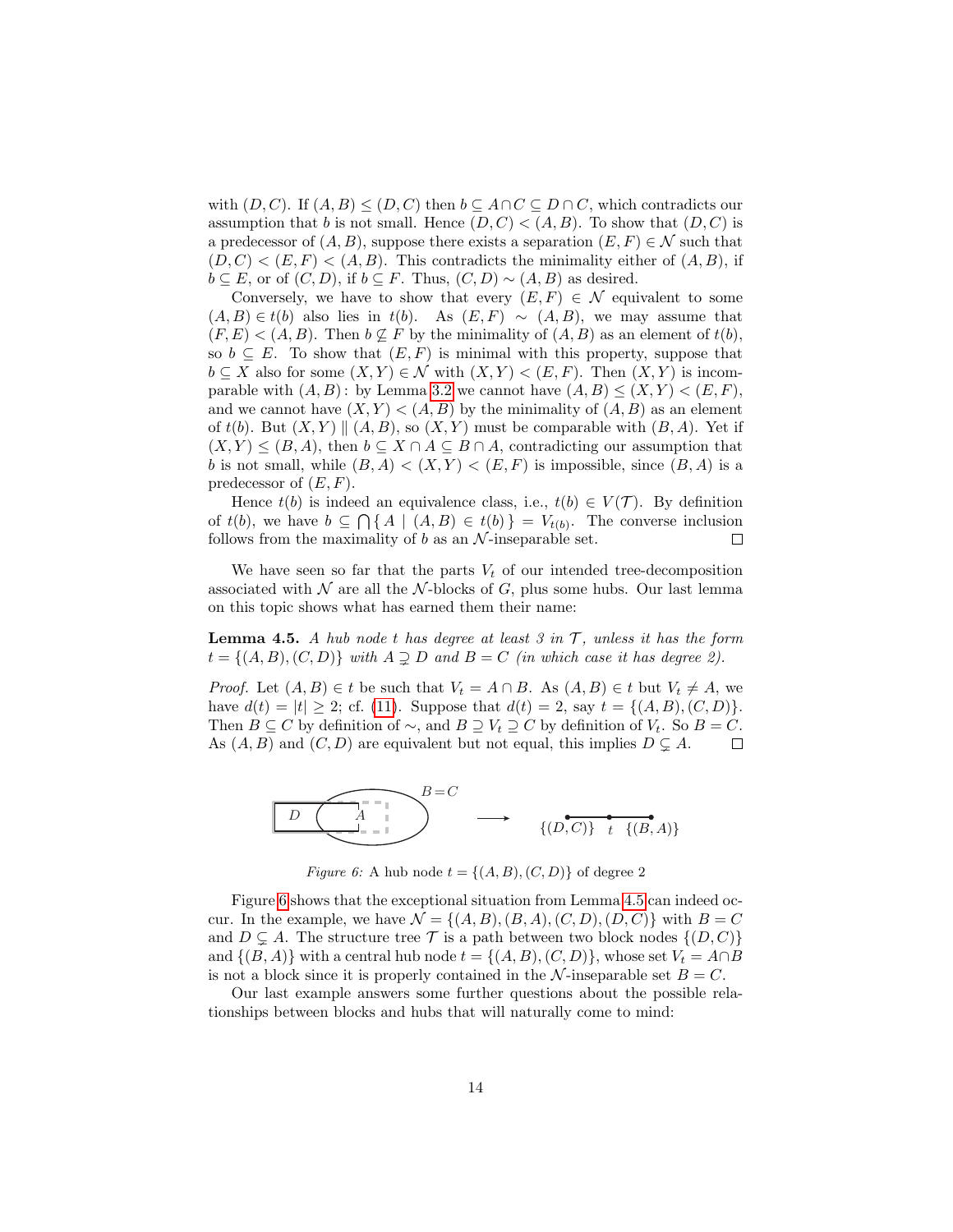<span id="page-14-1"></span>

Figure 7: The two nested separation systems of Example [2,](#page-14-0) and their structure trees

<span id="page-14-0"></span>**Example 2.** Consider the vertex sets  $X_1, \ldots, X_4$  shown on the left of Figure [7.](#page-14-1) Let A be a superset of  $X_1 \cup X_2$  and B a superset of  $X_3 \cup X_4$ , so that  $A \cap B \nsubseteq$  $X_1 \cup \cdots \cup X_4$  and different  $X_i$  do not meet outside  $A \cap B$ . Let N consist of  $(A, B)$ ,  $(B, A)$ , and  $(X_1, Y_1), \ldots, (X_4, Y_4)$  and their inverses  $(Y_i, X_i)$ , where  $Y_i := (A \cap B) \cup \bigcup_{j \neq i} X_j$ . The structure tree  $\mathcal{T} = \mathcal{T}(\mathcal{N})$  has four block nodes  $t_1, \ldots, t_4$ , with  $t_i = [(X_i, Y_i)]$  and  $V_{t_i} = X_i$ , and two central hub nodes

$$
a = \{(A, B), (Y_1, X_1), (Y_2, X_2)\} \text{ and } b = \{(B, A), (Y_3, X_3), (Y_4, X_4)\}
$$

joined by the edge  $\{(A, B), (B, A)\}.$  The hubs corresponding to a and b coincide: they are  $V_a = A \cap B = V_b$ , which is also a block.

Let us now modify this example by enlarging  $X_1$  and  $X_2$  so that they meet outside  $A \cap B$  and each contain  $A \cap B$ . Thus,  $A = X_1 \cup X_2$ . Let us also shrink B a little, down to  $B = X_3 \cup X_4$  (Fig. [7,](#page-14-1) right). The structure tree  $\mathcal T$  remains unchanged by these modifications, but the corresponding sets  $V_t$  have changed:

$$
V_b = A \cap B \subseteq X_1 \cap X_2 = X_1 \cap Y_1 = X_2 \cap Y_2 = V_a,
$$

and neither of them is a block, because both are properly contained in  $X_1$ , which is also  $\mathcal N$ -inseparable.

Our next lemma shows that deleting a separation from our nested system  $\mathcal N$ corresponds to contracting an edge in the structure tree  $\mathcal{T}(\mathcal{N})$ . For a separation  $(A, B)$  that belongs to different systems, we write  $[(A, B)]_N$  to indicate in which system  $N$  we are taking the equivalence class.

<span id="page-14-3"></span>**Lemma 4.6.** Given  $(A, B) \in \mathcal{N}$ , the tree  $\mathcal{T}' := \mathcal{T}(\mathcal{N}')$  for

$$
\mathcal{N}' = \mathcal{N} \smallsetminus \{(A, B), (B, A)\}
$$

arises from  $\mathcal{T} = \mathcal{T}(\mathcal{N})$  by contracting the edge  $e = \{(A, B), (B, A)\}.$  The contracted node z of  $\mathcal{T}'$  satisfies  $z = x \cup y \setminus e$  and  $V_z = V_x \cup V_y$ , where  $x = [(A, B)]_{\mathcal{N}}$  and  $y = [(B, A)]_{\mathcal{N}}$ , and  $V(\mathcal{T}') \setminus \{z\} = V(\mathcal{T}) \setminus \{x, y\}$ .

<span id="page-14-2"></span><sup>&</sup>lt;sup>9</sup>The last identity says more than that there exists a canonical bijection between  $V(\mathcal{T}')\setminus\{z\}$ and  $V(\mathcal{T}) \setminus \{x, y\}$ : it says that the nodes of  $\mathcal{T} - \{x, y\}$  and  $\mathcal{T}' - z$  are the same also as sets of separations.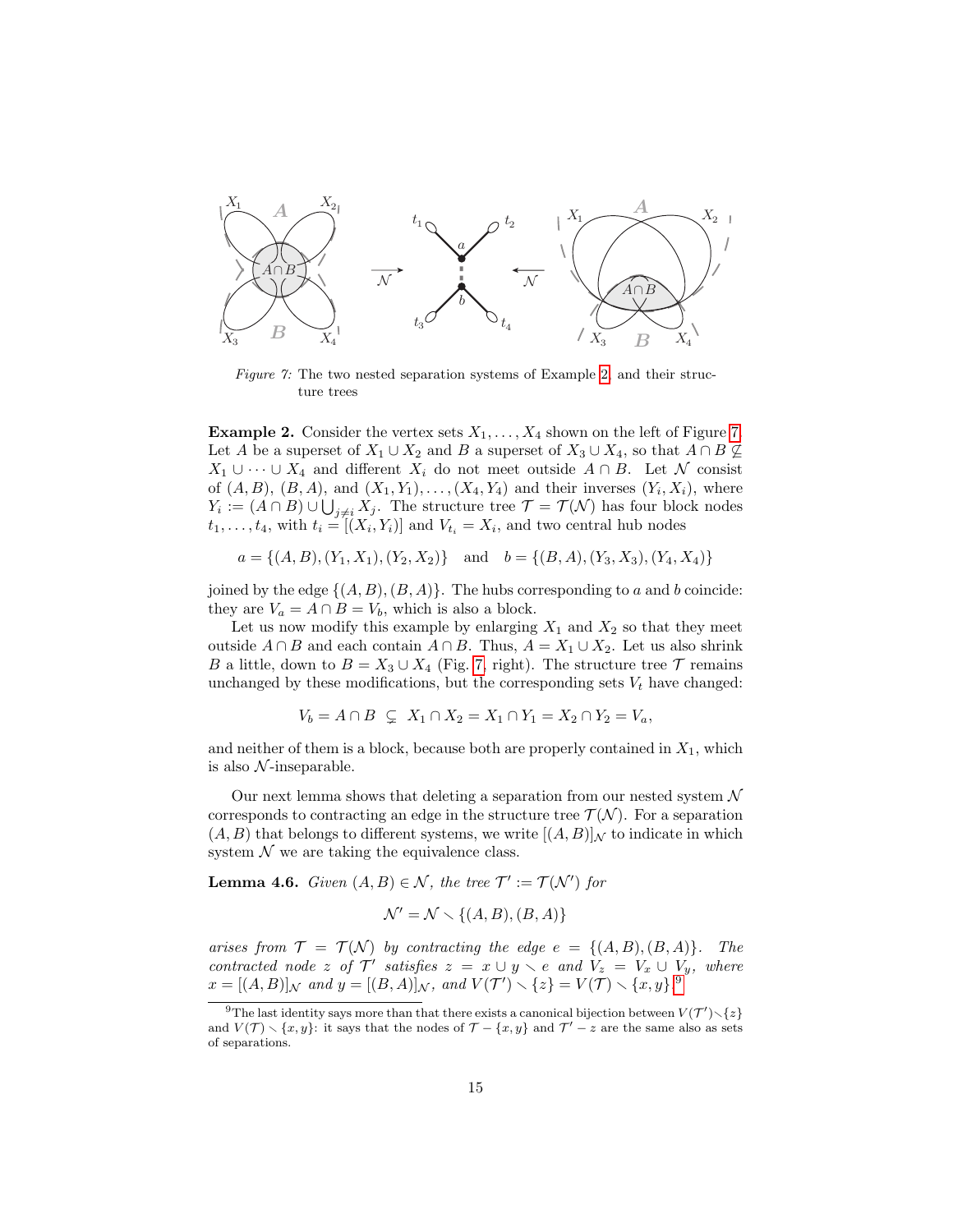*Proof.* To see that  $V(\mathcal{T}') \setminus \{z\} = V(\mathcal{T}) \setminus \{x, y\}$  and  $z = x \cup y \setminus e$ , we have to show for all  $(C, D) \in \mathcal{N}'$  that  $[(C, D)]_{\mathcal{N}} = [(C, D)]_{\mathcal{N}'}$  unless  $[(C, D)]_{\mathcal{N}} \in \{x, y\},\$ in which case  $[(C, D)]_{\mathcal{N}'} = x \cup y \setminus e$ . In other words, we have to show:

Two separations  $(C, D), (E, F) \in \mathcal{N}'$  are equivalent in  $\mathcal{N}'$  if and only if they are equivalent in N or are both in  $x \cup y \setminus e$ . (∗)

Our further claim that  $\mathcal{T}' = \mathcal{T}/e$ , i.e. that the node-edge incidences in  $\mathcal{T}'$  arise from those in  $\mathcal T$  as defined for graph minors, will follow immediately from the definition of these incidences in  $\mathcal T$  and  $\mathcal T'$ .

Let us prove the backward implication of (\*) first. As  $\mathcal{N}' \subseteq \mathcal{N}$ , predecessors in  $(N, \leq)$  are still predecessors in  $\mathcal{N}'$ , and hence  $(C, D) \sim_{\mathcal{N}} (E, F)$ implies  $(C, D) \sim_{\mathcal{N}'} (E, F)$ . Moreover if  $(C, D) \in x$  and  $(E, F) \in y$  then, in N,  $(D, C)$  is a predecessor of  $(A, B)$  and  $(A, B)$  is a predecessor of  $(E, F)$ . In  $\mathcal{N}'$ , then,  $(D, C)$  is a predecessor of  $(E, F)$ , since by Lemma [3.4](#page-9-1) and Theorem [3.5](#page-9-3) there is no separation  $(A', B') \neq (A, B)$  in N that is both a successor of  $(D, C)$ and a predecessor of  $(E, F)$ . Hence  $(C, D) \sim_{\mathcal{N}'} (E, F)$ .

For the forward implication in  $(*)$  note that if  $(D, C)$  is a predecessor of  $(E, F)$  in N' but not in N, then in N we have a sequence of predecessors  $(D, C) < (A, B) < (E, F)$  or  $(D, C) < (B, A) < (E, F)$ . Then one of  $(C, D)$ and  $(E, F)$  lies in x and the other in y, as desired.

It remains to show that  $V_z = V_x \cup V_y$ . Consider the sets

$$
x' := x \setminus \{(A, B)\}
$$
 and  $y' := y \setminus \{(B, A)\};$ 

then  $z = y' \cup x'$ . Since all  $(E, F) \in x'$  are equivalent to  $(A, B)$  but not equal to it, we have  $(B, A) \leq (E, F)$  for all those separations. That is,

<span id="page-15-0"></span>
$$
B \subseteq \bigcap_{(E,F)\in x'} E = V_{x'}.
$$
\n(13)

 $\Box$ 

By definition of  $V_x$  we have  $V_x = V_{x'} \cap A$ . Hence [\(13\)](#page-15-0) yields  $V_{x'} = V_x \cup (B \setminus A)$ , and since  $A \cap B \subseteq V_x$  by Lemma [4.2,](#page-12-0) we have  $V_{x'} = V_x \cup B$ . An analogous argument yields

$$
V_{y'} = \bigcap_{(E,F) \in y'} E = V_y \cup A.
$$

Hence,

 $\overline{V}$ 

$$
V_z = \bigcap_{(E,F) \in z} E
$$
  
=  $V_{x'} \cap V_{y'}$   
=  $(V_x \cup B) \cap (V_y \cup A)$   
=  $(V_x \cap V_y) \cup (V_x \cap A) \cup (V_y \cap B) \cup (B \cap A)$   
=  $(V_x \cap V_y) \cup V_x \cup V_y \cup (B \cap A)$   
=  $V_x \cup V_y$ .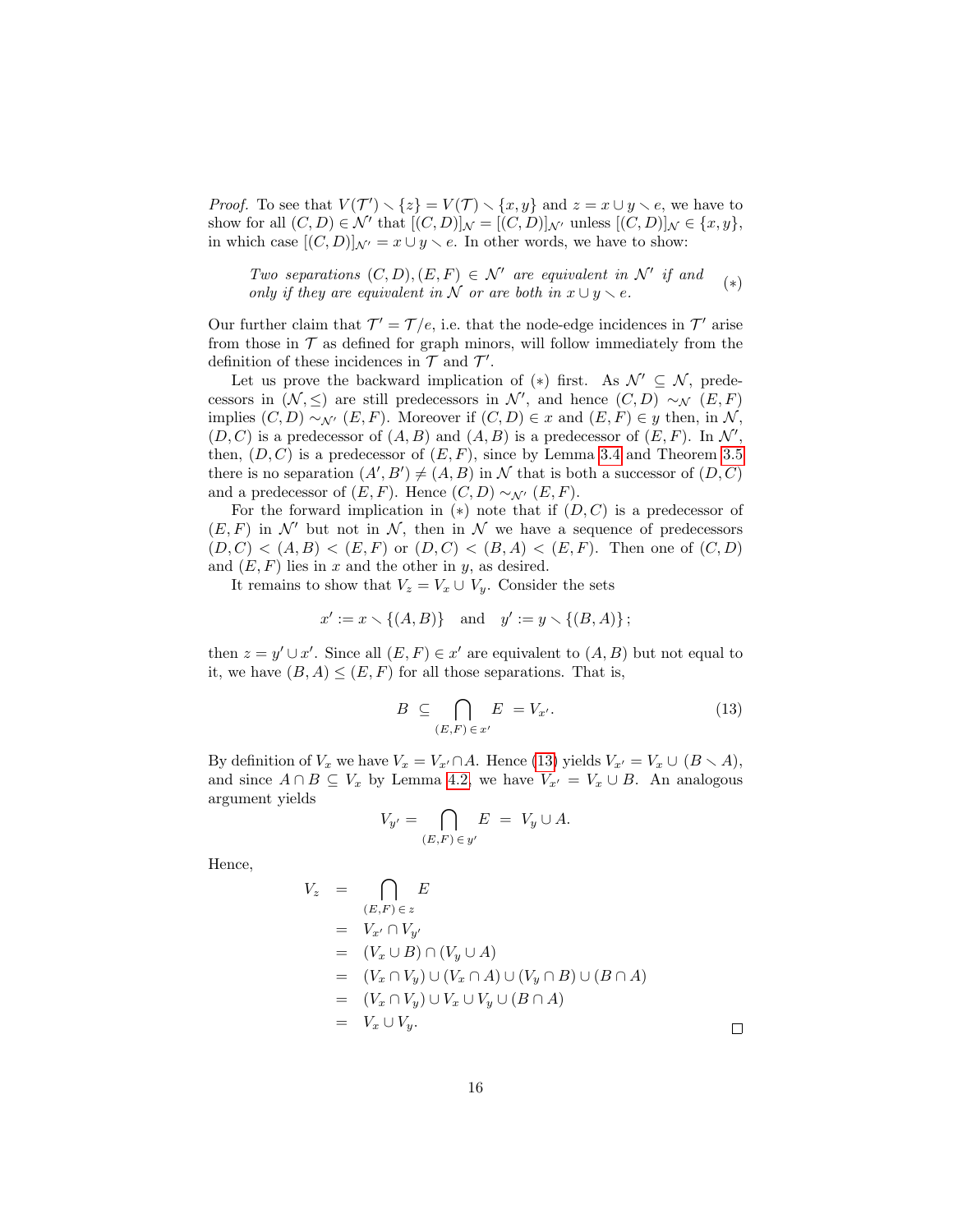Every edge e of  $\mathcal T$  separates  $\mathcal T$  into two components. The vertex sets  $V_t$  for the nodes  $t$  in these components induce a corresponding separation of  $G$ , as in [\[1,](#page-28-7) Lemma 12.3.1]. This is the separation that defined  $e$ :

<span id="page-16-1"></span>**Lemma 4.7.** Given any separation  $(A, B) \in \mathcal{N}$ , consider the corresponding edge  $e = \{(A, B), (B, A)\}\$  of  $\mathcal{T} = \mathcal{T}(\mathcal{N})$ . Let  $\mathcal{T}_A$  denote the component of  $\mathcal{T}-e$  that contains the node [(A, B)], and let  $\mathcal{T}_B$  be the other component. Then  $\bigcup_{t \in \mathcal{T}_A} V_t = A$  and  $\bigcup_{t \in \mathcal{T}_B} V_t = B$ .

*Proof.* We apply induction on  $|E(\mathcal{T})|$ . If  $\mathcal T$  consists of a single edge, the assertion is immediate from the definition of  $\mathcal T$ . Assume now that  $|E(\mathcal T)| > 1$ . In particular, there is an edge  $e^* = xy \neq e$ .

Consider  $\mathcal{N}' := \mathcal{N} \setminus e^*$ , and let  $\mathcal{T}' := \mathcal{T}(\mathcal{N}')$ . Then  $\mathcal{T}' = \mathcal{T}/e^*$ , by Lemma [4.6.](#page-14-3) Let z be the node of  $\mathcal{T}'$  contracted from  $e^*$ . Define  $\mathcal{T}'_A$  as the component of  $\mathcal{T}'-e$  that contains the node  $[(A, B)],$  and let  $\mathcal{T}'_B$  be the other component. We may assume  $e^* \in \mathcal{T}_A$ . Then

$$
V(\mathcal{T}_A) \setminus \{x, y\} = V(\mathcal{T}'_A) \setminus \{z\} \text{ and } V(\mathcal{T}_B) = V(\mathcal{T}'_B).
$$

As  $V_z = V_x \cup V_y$  by Lemma [4.6,](#page-14-3) we can use the induction hypothesis to deduce that

$$
\bigcup_{t \in \mathcal{T}_A} V_t = \bigcup_{t \in \mathcal{T}'_A} V_t = A \quad \text{and} \quad \bigcup_{t \in \mathcal{T}_B} V_t = \bigcup_{t \in \mathcal{T}'_B} V_t = B,
$$

as claimed.

**Theorem 4.8.** The pair  $(\mathcal{T}, \mathcal{V})$  is a tree-decomposition of G.

Proof. Of the three axioms for a tree-decomposition, (T1) and (T2) follow from Lemma [4.4,](#page-12-1) because single vertices and edges form  $\mathcal N$ -inseparable vertex sets, which extend to N-blocks. For the proof of (T3), let  $e = \{(A, B), (B, A)\}\$ be an edge at  $t_2$  on the  $t_1-t_3$  path in  $\mathcal T$ . Since e separates  $t_1$  from  $t_3$  in  $\mathcal T$ , Lemmas [4.7](#page-16-1) and [4.2](#page-12-0) imply that  $V_{t_1} \cap V_{t_3} \subseteq A \cap B \subseteq V_{t_2}$ .  $\Box$ 

Repeated application of Lemma [4.6](#page-14-3) shows that these tree-decompositions are compatible<sup>[10](#page-16-2)</sup> for subsystems  $\mathcal{N}' \subseteq \mathcal{N}$ :

<span id="page-16-3"></span>**Lemma 4.9.** Every subsystem  $\mathcal{N}' \subseteq \mathcal{N}$ , with  $\mathcal{T}' := \mathcal{T}(\mathcal{N}')$  and  $\mathcal{V}' := V(\mathcal{T}')$ , satisfies  $(\mathcal{T}', \mathcal{V}') \preccurlyeq (\mathcal{T}, \mathcal{V})$ .  $\Box$ 

### <span id="page-16-0"></span>5 Extracting nested separation systems

Our aim in this section will be to find inside a given separation system  $S$  a nested subsystem  $\mathcal N$  that can still distinguish the elements of some given set  $\mathcal I$ of S-inseparable sets of vertices. As we saw in Sections [3](#page-7-0) and [4,](#page-10-0) such a nested subsystem will then define a tree-decomposition of  $G$ , and the sets from  $\mathcal I$  will come to lie in different parts of that decomposition.

 $\Box$ 

<span id="page-16-2"></span><sup>&</sup>lt;sup>10</sup>See the Introduction for the definition of  $(\mathcal{T}', \mathcal{V}') \preccurlyeq (\mathcal{T}, \mathcal{V})$ .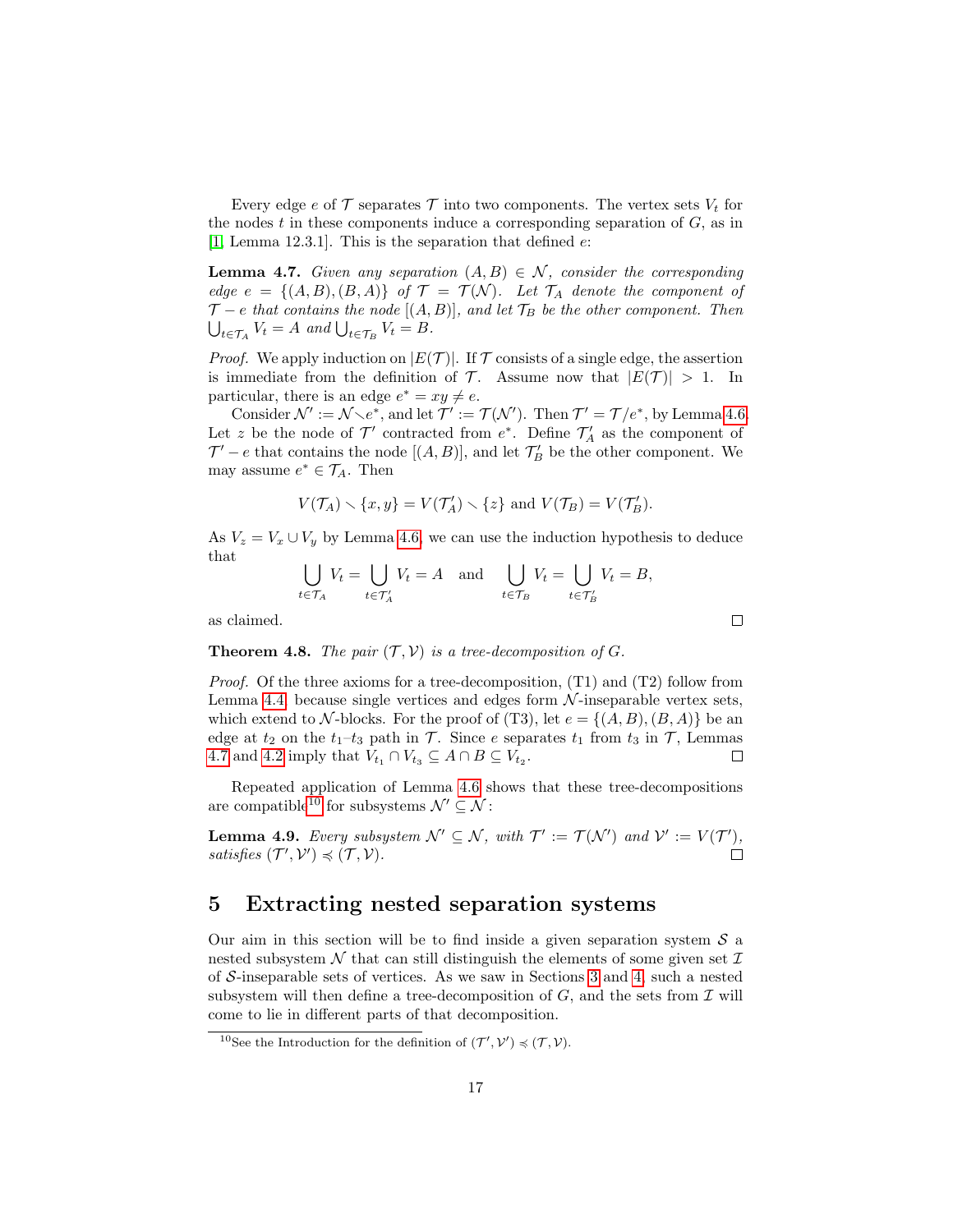This cannot be done for all choices of  $\mathcal S$  and  $\mathcal I$ . Indeed, consider the following example of where such a nested subsystem does not exist. Let G be the  $3 \times 3$ grid, let  $\mathcal S$  consist of the two 3-separations cutting along the horizontal and the vertical symmetry axis, and let  $\mathcal I$  consist of the four corners of the resulting cross-diagram. Each of these is  $S$ -inseparable, and any two of them can be separated by a separation in  $S$ . But since the two separations in  $S$  cross, any nested subsystem contains at most one of them, and thus fails to separate some sets from  $\mathcal{I}.$ 

However, we shall prove that the desired nested subsystem does exist if  $\mathcal S$ and I satisfy the following condition. Given a separation system S and a set I of S-inseparable sets, let us say that S separates I well if the following holds for every pair of crossing – that is, not nested – separations  $(A, B), (C, D) \in \mathcal{S}$ :

For all  $I_1, I_2 \in \mathcal{I}$  with  $I_1 \subseteq A \cap C$  and  $I_2 \subseteq B \cap D$  there is an  $(E, F) \in \mathcal{S}$  such that  $I_1 \subseteq E \subseteq A \cap C$  and  $F \supseteq B \cup D$ .

Note that such a separation satisfies both  $(E, F) \leq (A, B)$  and  $(E, F) \leq (C, D)$ .

In our grid example,  $S$  did not separate  $I$  well, but we can mend this by adding to  $S$  the four corner separations. And as soon as we do that, there is a nested subsystem that separates all four corners – for example, the set of the four corner separations.

More abstractly, the idea behind the notion of  $S$  separating  $I$  well is as follows. In the process of extracting  $N$  from  $S$  we may be faced with a pair of crossing separations  $(A, B)$  and  $(C, D)$  in S that both separate two given sets  $I_1, I_2 \in \mathcal{I}$ , and wonder which of them to pick for N. (Obviously we cannot choose both.) If S separates  $\mathcal I$  well, however, we can avoid this dilemma by choosing  $(E, F)$  instead: this also separates  $I_1$  from  $I_2$ , and since it is nested with both  $(A, B)$  and  $(C, D)$  it will not prevent us from choosing either of these later too, if desired.

Let us call a separation  $(E, F) \in \mathcal{S}$  extremal in  $\mathcal{S}$  if for all  $(C, D) \in \mathcal{S}$  we have either  $(E, F) \leq (C, D)$  or  $(E, F) \leq (D, C)$ . In particular, extremal separations are nested with all other separations in S. Being extremal implies being  $\leq$ minimal in S; if S is nested, extremality and  $\leq$ -minimality are equivalent. If  $(E, F) \in \mathcal{S}$  is extremal, then E is an S-block; we call it an *extremal block* in S.

A separation system, even a nested one, typically contains many extremal separations. For example, given a tree-decomposition of G with decomposition tree  $\mathcal{T}$ , the separations corresponding to the edges of  $\mathcal{T}$  that are incident with a leaf of  $T$  are extremal in the (nested) set of all the separations of  $G$  corresponding to edges of  $\mathcal{T}.^{11}$  $\mathcal{T}.^{11}$  $\mathcal{T}.^{11}$ 

Our next lemma shows that separating a set  $\mathcal I$  of  $\mathcal S$ -inseparable sets well is enough to guarantee the existence of an extremal separation among those that separate sets from  $I$ . Call a separation  $I$ -relevant if it weakly separates some two sets in  $\mathcal I$ . If all the separations in  $\mathcal S$  are  $\mathcal I$ -relevant, we call  $\mathcal S$  itself I-relevant.

<span id="page-17-0"></span><sup>&</sup>lt;sup>11</sup>More precisely, every such edge of  $\mathcal T$  corresponds to an inverse pair of separations of which, usually, only one is extremal: the separation  $(A, B)$  for which A is the part  $V_t$  with t a leaf of T. The separation  $(B, A)$  will not be extremal, unless  $\mathcal{T} = K^2$ .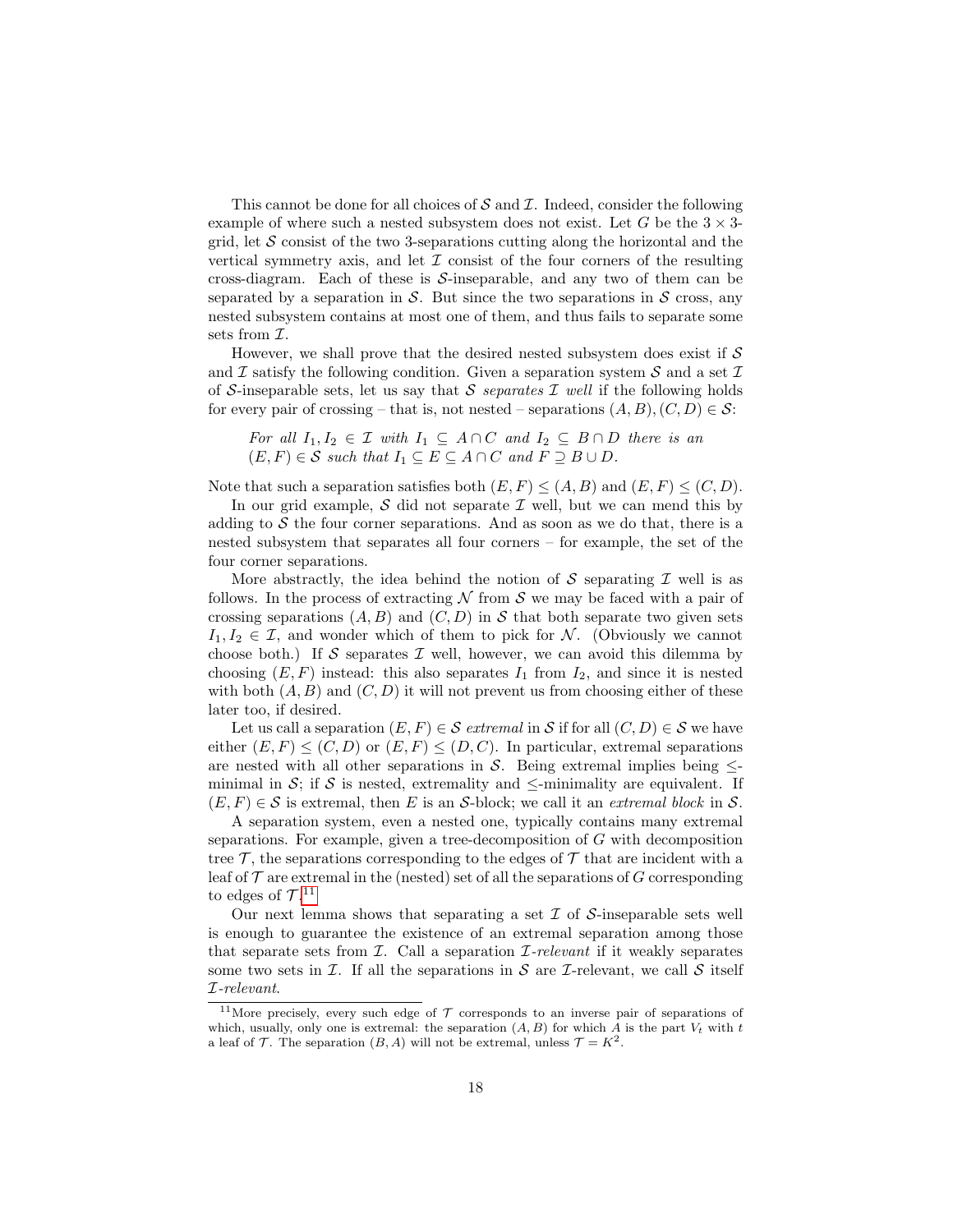<span id="page-18-0"></span>**Lemma 5.1.** Let  $\mathcal{R}$  be a separation system that is  $\mathcal{I}$ -relevant for some set  $\mathcal{I}$  of R-inseparable sets. If R separates I well, then every  $\le$ -minimal  $(A, B) \in \mathcal{R}$  is extremal in R. In particular, if  $\mathcal{R} \neq \emptyset$  then R contains an extremal separation.

*Proof.* Consider a  $\leq$ -minimal separation  $(A, B) \in \mathcal{R}$ , and let  $(C, D) \in \mathcal{R}$  be given. If  $(A, B)$  and  $(C, D)$  are nested, then the minimality of  $(A, B)$  implies that  $(A, B) \leq (C, D)$  or  $(A, B) \leq (D, C)$ , as desired. So let us assume that  $(A, B)$  and  $(C, D)$  cross.

As  $(A, B)$  and  $(C, D)$  are *I*-relevant and the sets in *I* are *R*-inseparable, we can find opposite corners of the cross-diagram  $\{(A, B), (C, D)\}\)$  that each contains a set from  $\mathcal I$ . Renaming  $(C, D)$  as  $(D, C)$  if necessary, we may assume that these sets lie in  $A \cap C$  and  $B \cap D$ , say  $I_1 \subseteq A \cap C$  and  $I_2 \subseteq B \cap D$ . As R separates I well, there exists  $(E, F) \in \mathcal{R}$  such that  $I_1 \subseteq E \subseteq A \cap C$  and  $F \supseteq B \cup D$ , and hence  $(E, F) \leq (A, B)$  as well as  $(E, F) \leq (C, D)$ . By the minimality of  $(A, B)$ , this yields  $(A, B) = (E, F) \le (C, D)$  as desired.  $\Box$ 

Let us say that a set  $S$  of separations *distinguishes* two given  $S$ -inseparable sets  $I_1, I_2$  (or *distinguishes* them *properly*) if it contains a separation that separates them. If it contains a separation that separates them weakly, it weakly distinguishes  $I_1$  from  $I_2$ . We then also call  $I_1$  and  $I_2$  (weakly) distinguishable by  $S$ , or (weakly)  $S$ -distinguishable.

Here is our main result for this section:

<span id="page-18-1"></span>**Theorem 5.2.** Let S be any separation system that separates some set  $I$  of S-inseparable sets of vertices well. Then S has a nested I-relevant subsystem  $\mathcal{N}(\mathcal{S}, \mathcal{I}) \subseteq \mathcal{S}$  that weakly distinguishes all weakly S-distinguishable sets in  $\mathcal{I}$ .

*Proof.* If  $\mathcal I$  has no two weakly distinguishable elements, let  $\mathcal N(\mathcal S, \mathcal I)$  be empty. Otherwise let  $\mathcal{R} \subseteq \mathcal{S}$  be the subsystem of all *I*-relevant separations in  $\mathcal{S}$ . Then  $\mathcal{R} \neq \emptyset$ , and  $\mathcal{R}$  separates  $\mathcal{I}$  well. Let  $\mathcal{E} \subseteq \mathcal{R}$  be the subset of those separations that are extremal in  $\mathcal{R}$ , and put

$$
\overline{\mathcal{E}} := \{ (A, B) \mid (A, B) \text{ or } (B, A) \text{ is in } \mathcal{E} \}.
$$

By Lemma [5.1](#page-18-0) we have  $\overline{\mathcal{E}} \neq \emptyset$ , and by definition of extremality all separations in  $\overline{\mathcal{E}}$  are nested with all separations in  $\mathcal{R}$ . In particular,  $\overline{\mathcal{E}}$  is nested.

Let

$$
\mathcal{I}_{\mathcal{E}} := \{ I \in \mathcal{I} \mid \exists (E, F) \in \mathcal{E} : I \subseteq E \}.
$$

This is non-empty, since  $\mathcal{E} \subseteq \mathcal{R}$  is non-empty and *I*-relevant. Let us prove that  $\mathcal E$  weakly distinguishes all pairs of weakly distinguishable elements  $I_1, I_2 \in \mathcal I$ with  $I_1 \in \mathcal{I}_{\mathcal{E}}$ . Pick  $(A, B) \in \mathcal{R}$  with  $I_1 \subseteq A$  and  $I_2 \subseteq B$ . Since  $I_1 \in \mathcal{I}_{\mathcal{E}}$ , there is an  $(E, F) \in \mathcal{E}$  such that  $I_1 \subseteq E$ . By the extremality of  $(E, F)$  we have either  $(E, F) \le (A, B)$ , in which case  $I_1 \subseteq E$  and  $I_2 \subseteq B \subseteq F$ , or we have  $(E, F) \leq (B, A)$ , in which case  $I_1 \subseteq E \cap A \subseteq E \cap F$ . In both cases  $I_1$  and  $I_2$ are weakly separated by  $(E, F)$ .

As  $\mathcal{I}' := \mathcal{I} \setminus \mathcal{I}_{\mathcal{E}}$  is a set of S-inseparable sets with fewer elements than  $\mathcal{I},$ induction gives us a nested  $\mathcal{I}'$ -relevant subsystem  $\mathcal{N}(\mathcal{S}, \mathcal{I}')$  of  $\mathcal S$  that weakly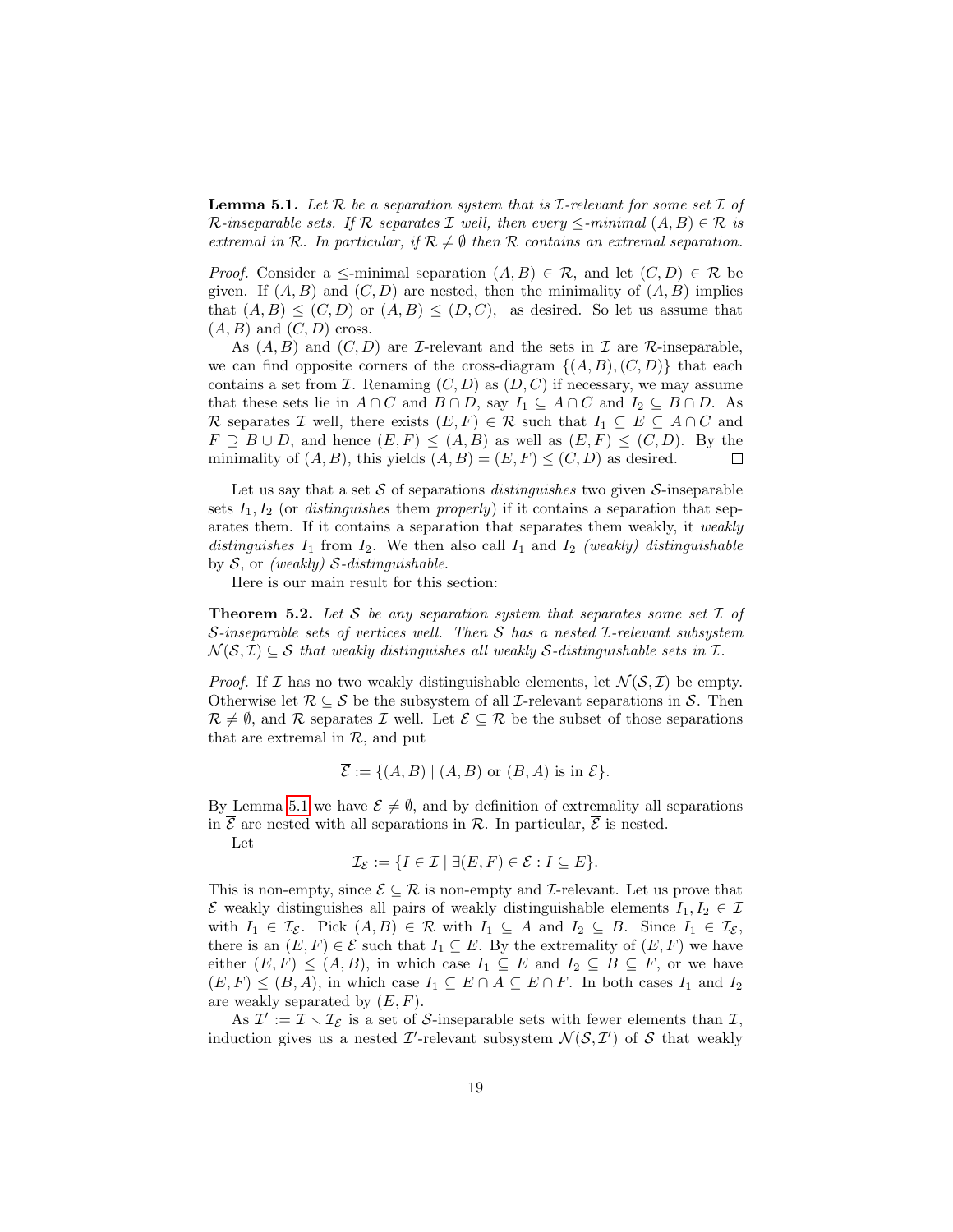distinguishes all weakly distinguishable elements of  $\mathcal{I}'$ . Then

$$
\mathcal{N}(\mathcal{S}, \mathcal{I}) := \overline{\mathcal{E}} \cup \mathcal{N}(\mathcal{S}, \mathcal{I}')
$$

is  $\mathcal I$ -relevant and weakly distinguishes all weakly distinguishable elements of  $\mathcal I$ . As  $\mathcal{I}' \subseteq \mathcal{I}$ , and thus  $\mathcal{N}(\mathcal{S}, \mathcal{I}') \subseteq \mathcal{R}$ , the separations in  $\overline{\mathcal{E}}$  are nested with those in  $\mathcal{N}(\mathcal{S}, \mathcal{I}')$ . Hence,  $\mathcal{N}(\mathcal{S}, \mathcal{I})$  too is nested.  $\Box$ 

An important feature of the proof of Theorem [5.2](#page-18-1) is that the subset  $\mathcal{N}(\mathcal{S}, \mathcal{I})$ it constructs is *canonical*, given  $S$  and  $\mathcal{I}$ : there are no choices made anywhere in the proof. We may thus think of  $\mathcal N$  as a recursively defined operator that assigns to every pair  $(S, \mathcal{I})$  as given in the theorem a certain nested subsystem  $\mathcal{N}(\mathcal{S}, \mathcal{I})$  of S. This subsystem  $\mathcal{N}(\mathcal{S}, \mathcal{I})$  is canonical also in the structural sense that it is invariant under any automorphisms of G that leave  $S$  and  $I$  invariant.

To make this more precise, we need some notation. Every automorphism  $\alpha$  of G acts also on (the set of) its vertex sets  $U \subset V(G)$ , on the collections X of such vertex sets, on the separations  $(A, B)$  of G, and on the sets S of such separations. We write  $U^{\alpha}$ ,  $\overline{\mathcal{X}}^{\alpha}$ ,  $(A, B)^{\alpha}$  and  $\mathcal{S}^{\alpha}$  and so on for their images under  $\alpha$ .

<span id="page-19-1"></span>**Corollary 5.3.** Let S and I be as in Theorem [5.2,](#page-18-1) and let  $\mathcal{N}(\mathcal{S}, \mathcal{I})$  be the nested subsystem of S constructed in the proof. Then for every automorphism  $\alpha$  of G we have  $\mathcal{N}(\mathcal{S}^{\alpha},\mathcal{I}^{\alpha})=\mathcal{N}(\mathcal{S},\mathcal{I})^{\alpha}$ . In particular, if S and I are invariant under the action of a group  $\Gamma$  of automorphisms of G, then so is  $\mathcal{N}(\mathcal{S}, \mathcal{I})$ .

Proof. The proof of the first assertion is immediate from the construction of  $\mathcal{N}(\mathcal{S}, \mathcal{I})$  from S and I. The second assertion follows, as

$$
\mathcal{N}(\mathcal{S}, \mathcal{I})^{\alpha} = \mathcal{N}(\mathcal{S}^{\alpha}, \mathcal{I}^{\alpha}) = \mathcal{N}(\mathcal{S}, \mathcal{I})
$$

for every  $\alpha \in \Gamma$ .

$$
\sqcup
$$

### <span id="page-19-0"></span>6 Separating the  $k$ -blocks of a graph

In this section we apply the theory developed so far to our original problem, to 'decompose a graph into its  $(k + 1)$ -connected components'. We shall answer this question in several ways. We first find, for  $k \geq 0$  arbitrary but fixed, in any  $k$ -connected graph  $G$  a nested set of separations that distinguishes all its  $k$ -blocks, its maximal  $k$ -inseparable sets of vertices. We then turn this into a tree-decomposition such that different  $k$ -blocks of  $G$  lie in different parts of the decomposition.

In a second tack we show that, if we restrict our attention to 'robust'  $k$ blocks, we can unify both results over all  $k$ . Indeed, we shall be able to find one nested set of separations that distinguishes every two robust blocks of G, regardless of their rank (as long as neither contains the other). And we can turn this into a sequence of tree-decompositions, one for each  $k$ , that refine one another as  $k$  increases and are such that different robust  $k$ -blocks of  $G$  lie in different parts of the kth decomposition.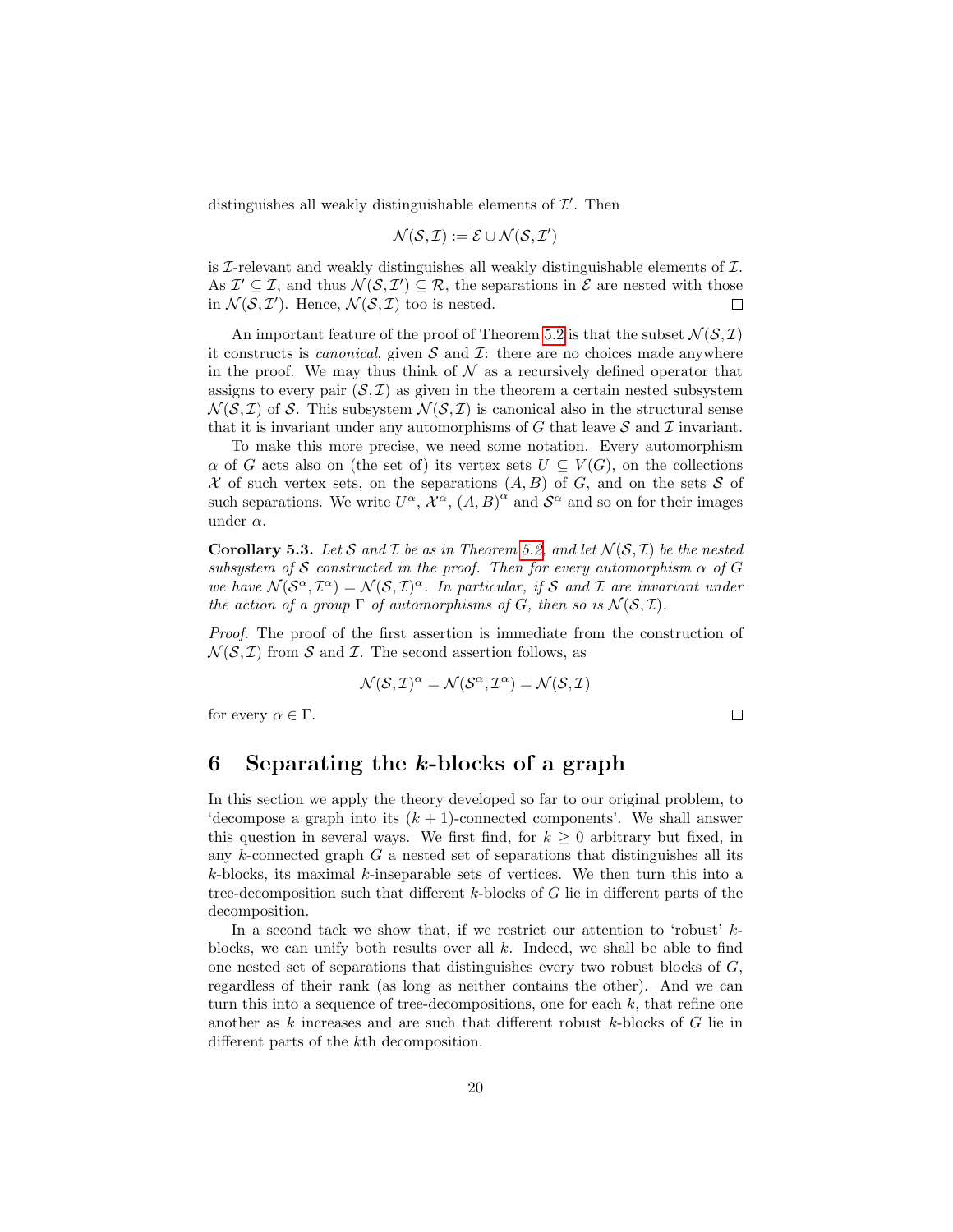All our decompositions will be canonical, in that they depend only on the structure of G. More precisely, our nested sets of separations will be invariant under the automorphism group  $Aut(G)$  of G, which will act also on the decomposition trees associated with our tree-decompositions of G.

A separation system S will be said to k-distinguish a set  $\mathcal I$  of S-inseparable sets if every two sets in  $\mathcal I$  are distinguished by a k-separation in  $\mathcal S$ . Recall that a separation  $(A, B)$  is tight if every vertex in  $A \cap B$  has a neighbour in  $A \setminus B$ and another in  $B \setminus A$ . Let us call a separation system tight if all its separations are tight.

<span id="page-20-2"></span>**Theorem 6.1.** Let  $G$  be a finite graph that has more than one  $k$ -block for some  $k \in \mathbb{N}$ , and let k be minimal with this property. Then G has as a tight, nested, and Aut(G)-invariant separation system  $\mathcal N$  that k-distinguishes its k-blocks.

*Proof.* Let S be the set of all separations of order at most k that separate two k-blocks.<sup>[12](#page-20-0)</sup> These are tight separations of order exactly k: two k-blocks separated by  $\ell < k$  vertices could be extended to  $\ell$ -blocks separated by those  $\ell$  vertices, contradicting the minimality of k. Clearly,  $S$  is symmetric. Distinct k-blocks are separated by a separation of order at most  $k$  (by Lemma [2.1](#page-3-1) applied to the set of all these separations), which lies in S by definition; so  $S(k-)$  distinguishes all k-blocks. By Theorem [5.2](#page-18-1) and Corollary [5.3](#page-19-1) it suffices to prove that  $S$ separates the set of k-blocks well: the weak separations it provides will be proper separations, since k-blocks have size at least  $k + 1$ .

So consider two crossing separations  $(A, B), (C, D) \in S$ , with k-blocks  $I_1 \subseteq A \cap C$  and  $I_2 \subseteq B \cap D$ . By the minimality of k, the k-blocks  $I_1$  and  $I_2$ cannot be separated by fewer than k vertices (as earlier), so  $|\partial(A \cap C)| \geq k$  and  $|\partial (B \cap D)| \geq k$ . But

$$
|\partial(A \cap C)| + |\partial(B \cap D)| = |A \cap B| + |C \cap D| = 2k,
$$

so both these inequalities hold with equality. In particular,  $|\partial(A \cap C)| = k$ , so the corner separation  $(A \cap C, B \cup D)$  lies in S as desired.  $\Box$ 

We now come to the first main result of this paper, a slight strenthgening of Theorem 1 from the Introduction. Note that, although our theory of separation systems is essential to its proof, the theorem itself can be stated just in terms of tree-decompositions.

<span id="page-20-1"></span>**Theorem 6.2.** Let G be a finite graph. Let k be the least integer such that  $G$ has more than one k-block; if no such k exists, let  $k \in \mathbb{N}$  be arbitrary. Then G has a tree-decomposition  $(\mathcal{T}, \mathcal{V})$  such that

- (i) every k-inseparable set of vertices is contained in a unique part of  $(\mathcal{T}, \mathcal{V})$ , and distinct k-blocks are contained in different parts;
- <span id="page-20-4"></span>(ii)  $(\mathcal{T}, \mathcal{V})$  has adhesion k;
- <span id="page-20-3"></span>(iii) Aut(G) acts on  $\mathcal T$  as a group of automorphisms.

<span id="page-20-0"></span><sup>&</sup>lt;sup>12</sup>These need not be all the separations of order at most k. For example, consider for  $k = 2$ a complete graph and subdivide every edge at least twice. See also the next footnote.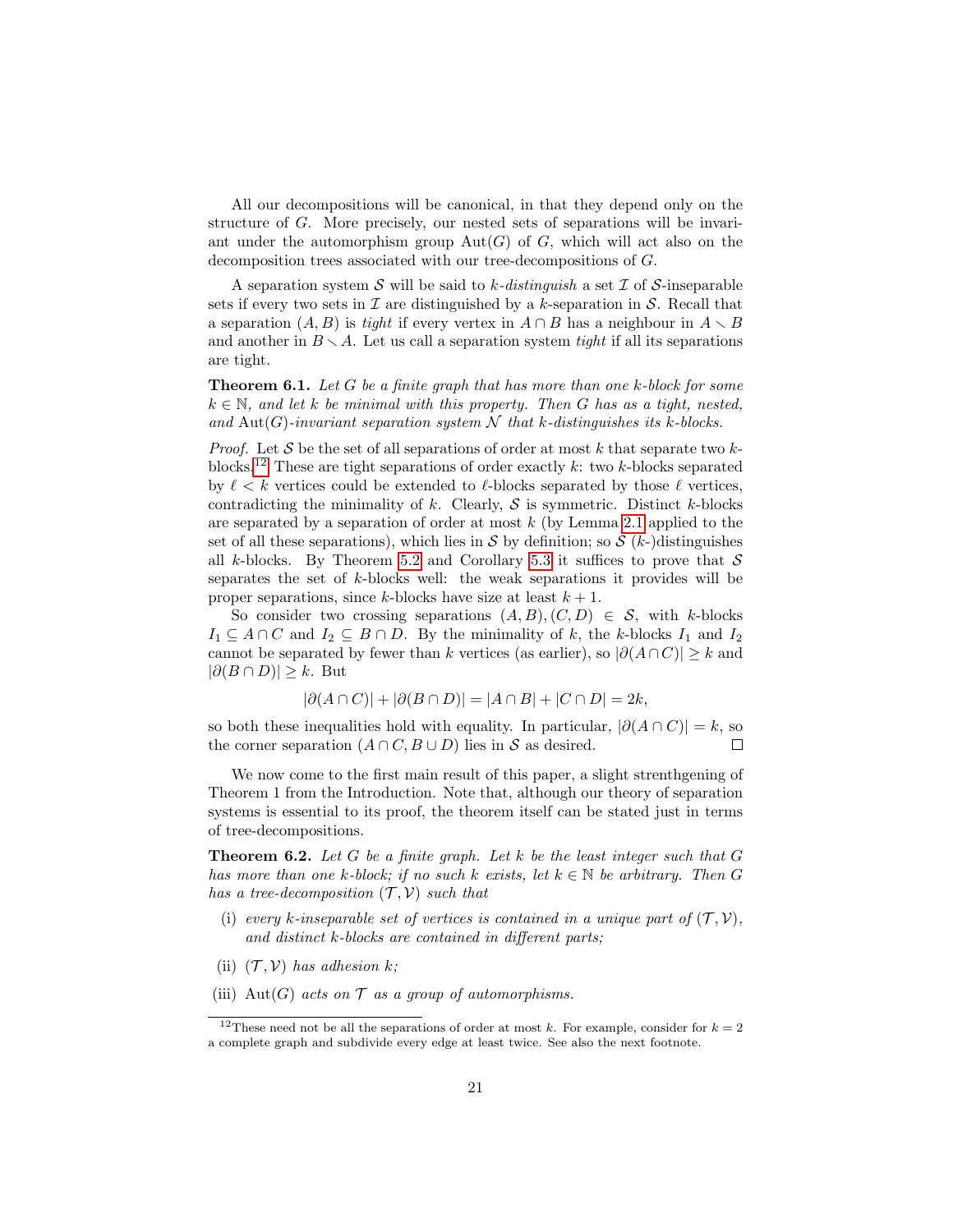If G has more than one  $\kappa(G)$ -block, as is usually the case, the assertion of Theorem [6.2](#page-20-1) becomes that of Theorem 1. If G has only one  $\kappa(G)$ -block but distinct k-blocks for some  $k > \kappa(G)$ , which can happen,<sup>[13](#page-21-0)</sup> the theorem is a little stronger: the trivial decomposition into just one part then satisfies (i)– (iii) for  $k = \kappa(G)$ , but the theorem also yields a non-trivial tree-decomposition satisfying (i)–(iii) for some larger k. If k does not exist as stated and is taken to be arbitrary, the decomposition offered by the theorem will be trivial.

*Proof of Theorem [6.2.](#page-20-1)* If G has hat most one k-block for every  $k \in \mathbb{N}$ , the trivial tree-decomposition with only one part is as desired. Assume now that G has distinct k-blocks for some k, choose k minimal with this property, and let  $N$  be the nested separation system from Theorem [6.1](#page-20-2) that distinguishes all these k-blocks. Let  $(\mathcal{T}, \mathcal{V})$  be the tree-decomposition associated with N as in Section [4,](#page-10-0) i.e. with  $\mathcal{T} = \mathcal{T}(\mathcal{N})$  and  $\mathcal{V} = \mathcal{V}(\mathcal{N})$ . Then [\(iii\)](#page-20-3) holds by Corollary [3.6.](#page-9-4)

For [\(ii\)](#page-20-4), recall that the adhesion of a tree-decomposition is the maximum size of an overlap  $V_t \cap V_{t'}$  of two parts associated with an edge  $e = tt'$  of the decomposition tree. If  $e = \{(A, B), (B, A)\}\in \mathcal{T}$ , then by Lemma [4.7](#page-16-1) and [\[1,](#page-28-7) Lemma 12.3.1] this overlap  $V_t \cap V_{t'}$  is precisely  $A \cap B$ . Since the separations in  $\mathcal N$  all have order k, this proves [\(ii\)](#page-20-4).

For (i), note that every k-inseparable set I is  $\mathcal N$ -inseparable. It therefore extends to an N-block, which by Lemma [4.4](#page-12-1) is a part of  $(\mathcal{T}, \mathcal{V})$ . By [\(ii\)](#page-20-4) and [\[1,](#page-28-7) Lemma 12.3.1, distinct parts of  $(\mathcal{T}, \mathcal{V})$  are separated by a separation of order k, so as  $|I| > k$  this part is unique. Finally, suppose that two k-blocks  $I_1, I_2$  lie in the same part  $V_t$ . Since  $\mathcal{N}$ , by definition, distinguishes all k-blocks, this means that some separation in  $\mathcal N$  separates  $V_t$ . But that is not the case; cf. Lemma [4.1.](#page-11-1)  $\Box$ 

Let us now turn to the question of how our decompositions can be unified over all k. For example, can we find one nested set  $\mathcal N$  of separations of G such that, for every  $k \geq 0$ , every two k-blocks are separated by a separation in N of order at most  $k$ ? The idea would be to find such a separation system recursively: once we have a system that distinguishes all the  $k$ -blocks for some  $k$  in this way, we could try to refine it to a larger system that does the same even for  $k + 1$ .

Figure [8](#page-22-0) shows that this need not always be possible, indeed that no nested system that works for all  $k$  need exist. The graph depicted arises from the disjoint union of a  $K^{(k/2)-1}$ , two  $K^{k/2}$ , a  $K^{(k/2)+2}$  and two  $K^{9k}$ , by joining the  $K^{(k/2)-1}$  completely to the two  $K^{k/2}$ , the  $K^{(k/2)+2}$  completely to the two  $K^{9k}$ , the first  $K^{k/2}$  completely to the first  $K^{9k}$ , and the second  $K^{k/2}$  completely to the second  $K^{9k}$ . The horizontal k-separator consisting of the two  $K^{k/2}$  defines the only separation of order at most  $k$  that distinguishes the two  $k$ -blocks consisting of the top five complete graphs versus the bottom three. On the other hand, the vertical  $(k + 1)$ -separator consisting of the  $K^{(k/2)-1}$  and the  $K^{(k/2)+2}$  defines the only separation of order at most  $(k + 1)$  that distinguishes the two  $(k + 1)$ blocks consisting, respectively, of the left  $K^{k/2}$  and  $K^{9k}$  and the  $K^{(k/2)+2}$ , and

<span id="page-21-0"></span> $13$ Take a  $10 \times 10$  grid, make the left and the right column complete, and add a new vertex to each of them to create two  $K^{11}$ s. The resulting graph G has  $\kappa(G) = 3$ , but  $k = 10$ .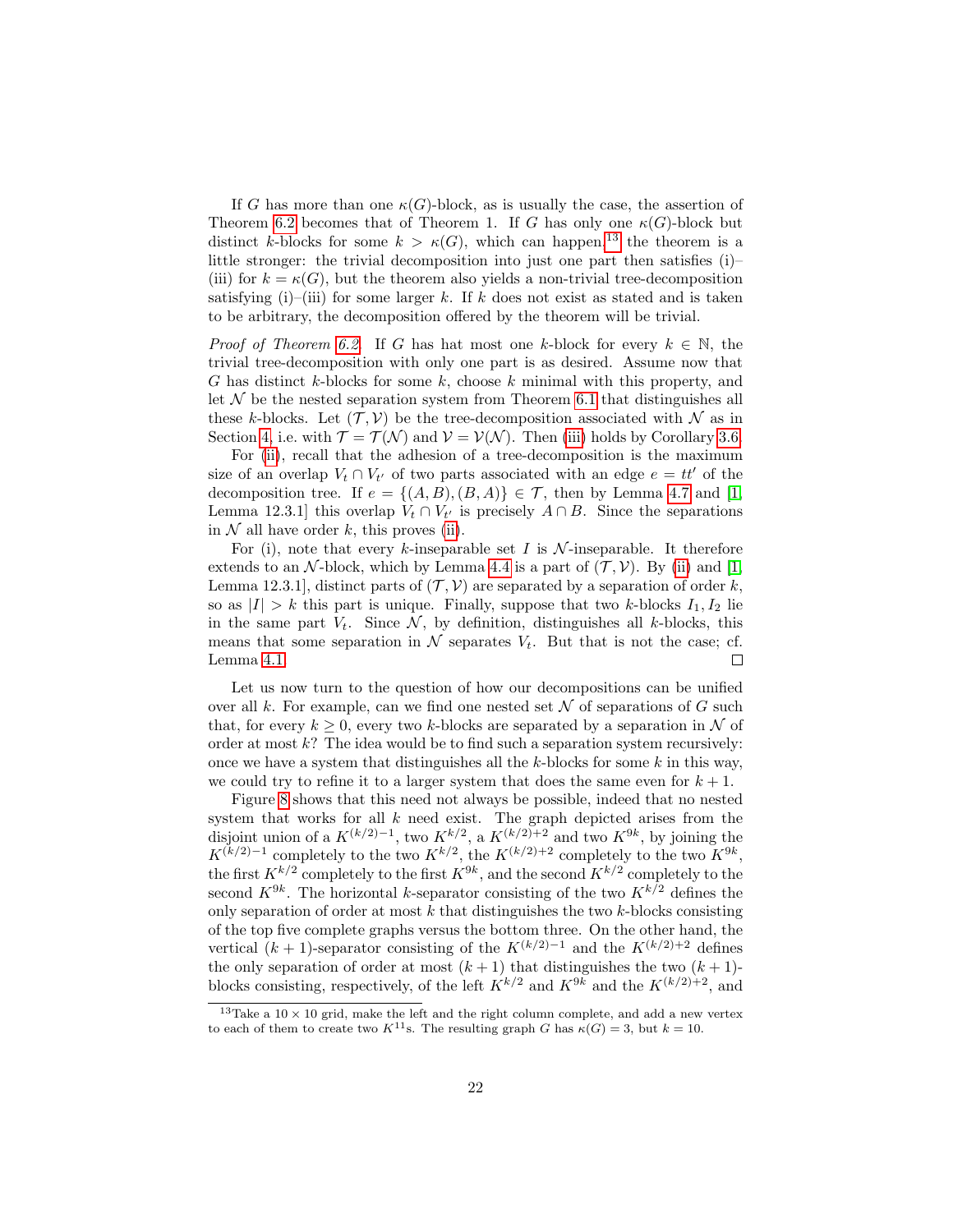<span id="page-22-0"></span>

Figure 8: A horizontal k-separation needed to distinguish two k-blocks, crossed by a vertical  $(k+1)$ -separation needed to distinguish two  $(k+1)$ -blocks.

of the right  $K^{k/2}$  and  $K^{9k}$  and the  $K^{(k/2)+2}$ . Hence any separation system that distinguishes all k-blocks as well as all  $(k + 1)$ -blocks must contain both separations. Since the two separations cross, such a system cannot be nested.

In view of this example it may be surprising that we can find a separation system that distinguishes, for all  $k \geq 0$  simultaneously, all *large k*-blocks of G, those with at least  $\lfloor \frac{3}{2}k \rfloor$  vertices. The example of Figure [8](#page-22-0) shows that this value is best possible: here, all blocks are large except for the k-block b consisting of the two  $K^{k/2}$  and the  $K^{(k/2)-1}$ , which has size  $\frac{3}{2}k-1$ .

Indeed, we shall prove something considerably stronger: that the only obstruction to the existence of a unified tree-decomposition is a k-block that is not only not large but positioned exactly like b in Figure [8,](#page-22-0) inside the union of a k-separator and a larger separator crossing it.

Let us call a set  $U$  of vertices  $k$ -robust if  $U$  is  $k$ -inseparable and, for every k-separation  $(C, D)$  with  $U \subseteq D$  and every separation  $(A, B) \nparallel (C, D)$  with

<span id="page-22-1"></span>
$$
|\partial(A \cap D)| < k > |\partial(B \cap D)| \,,\tag{14}
$$

<span id="page-22-2"></span>we have either  $U \subseteq A$  or  $U \subseteq B$ . By  $U \subseteq D$  and [\(14\)](#page-22-1), the only way in which this can fail is that  $|A \cap B| > k$  and U is contained in the union T of the boundaries of  $A \cap D$  and  $B \cap D$  (Fig. [9\)](#page-22-2): exactly the situation of b in Figure [8.](#page-22-0)



Figure 9: The shaded set U is  $k$ -inseparable but not  $k$ -robust.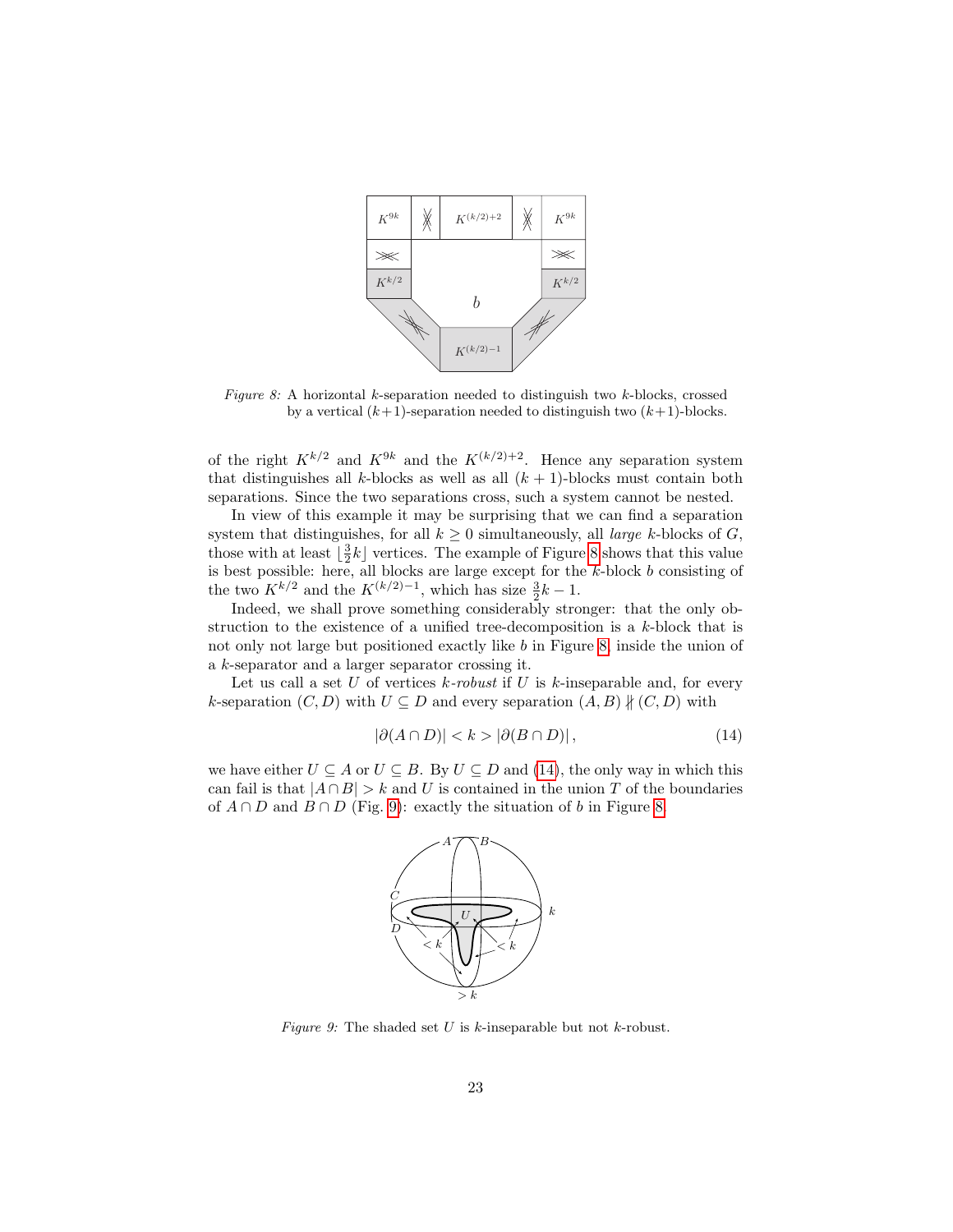Our next lemma says that large  $k$ -blocks are  $k$ -robust. But there are more kinds of k-robust subsets than these: the vertex set of any  $K^{k+1}$  subgraph, for example, is k-robust.

#### Lemma 6.3. Large k-blocks are k-robust.

*Proof.* By the remark following the definition of ' $k$ -robust', it suffices to show that the set  $T = \partial(A \cap D) \cup \partial(B \cap D)$  in Figure [9](#page-22-2) has size at most  $\frac{3}{2}k - 1$ . Let  $\ell := |(A \cap B) \setminus C|$  be the size of the common link of the corners  $A \cap D$  and  $B \cap D$ . Then by  $|C \cap D| = k$  and [\(14\)](#page-22-1),

$$
|T| \le \min\{k + \ell, 2(k - 1) - \ell\} \le \frac{3}{2}k - 1,
$$

as is easy to check.

For the remainder of this paper, a block of G is again a subset of  $V(G)$  that is a k-block for some k. A block is *robust* if it is a k-robust k-block<sup>[14](#page-23-0)</sup> for some k.

It is not difficult to find examples of robust  $k$ -blocks that are not  $k$ -robust, but only  $\ell$ -robust (and  $\ell$ -blocks) for some  $\ell < k$ . A k-block that is k'-robust for  $k' > k$ , however, is also k-robust. More generally:

#### <span id="page-23-1"></span>**Lemma 6.4.** Let  $k \leq k'$  be integers.

- (i) Every k-inseparable set I containing a  $k'$ -robust set I' is k-robust.
- (ii) Every  $k$ -block  $b$  that contains a robust  $k'$ -block  $b'$  is robust.

*Proof.* (i) Suppose that I is not k-robust, and let this be witnessed by a  $k$ separation  $(C, D)$  crossed by a separation  $(A, B)$ . Put  $S := C \cap D$  and  $L :=$  $(A \cap B) \setminus C$ . Then  $I \subseteq S \cup L$ , as remarked after the definition of 'k-robust'.

Extend S into L to a k'-set S' that is properly contained in  $S \cup L$  (which is large enough, since it contains  $I' \subseteq I$ , and put  $C' := C \cup S'$ . Then  $(C', D)$  is a k'-separation with separator S' and corners  $D \cap A$  and  $D \cap B$ , whose boundaries by assumption have size  $\langle k. \rangle$  As I' is k'-robust, it lies in one of these corners, say  $I' \subseteq A \cap D$ . Since

$$
|I'| > k > |\partial(A \cap D)|,
$$

this implies that I' has a vertex in the interior of the corner  $A \cap D$ . As  $I' \subseteq I$ , this contradicts the fact that  $I \subseteq S \cup L$ .

(ii) Since b' is robust, it is an  $\ell$ -robust  $\ell$ -block for some  $\ell$ . If  $\ell \geq k$ , then b is k-robust by (i). Then b is a k-robust k-block, and hence robust. If  $\ell < k$  then  $b' = b$ , by the maximality of b' as an  $\ell$ -inseparable set. Then b, like b', is an  $\ell$ -robust  $\ell$ -block, and hence robust.  $\Box$ 

Recall that the smallest  $k$  for which a block  $b$  is a  $k$ -block is its rank; let us denote this by  $r(b)$ . By Lemma [6.4](#page-23-1) (i), a block b is robust if and only if it

 $\Box$ 

<span id="page-23-0"></span><sup>&</sup>lt;sup>14</sup>It is important to require this. If we called an *n*-block 'robust' as soon as it was k-robust for some k, without having to be an k-block too, the block b in Figure [8](#page-22-0) would become 'robust', and the example would disprove Theorems [6.5](#page-24-0) and [6.6.](#page-27-0)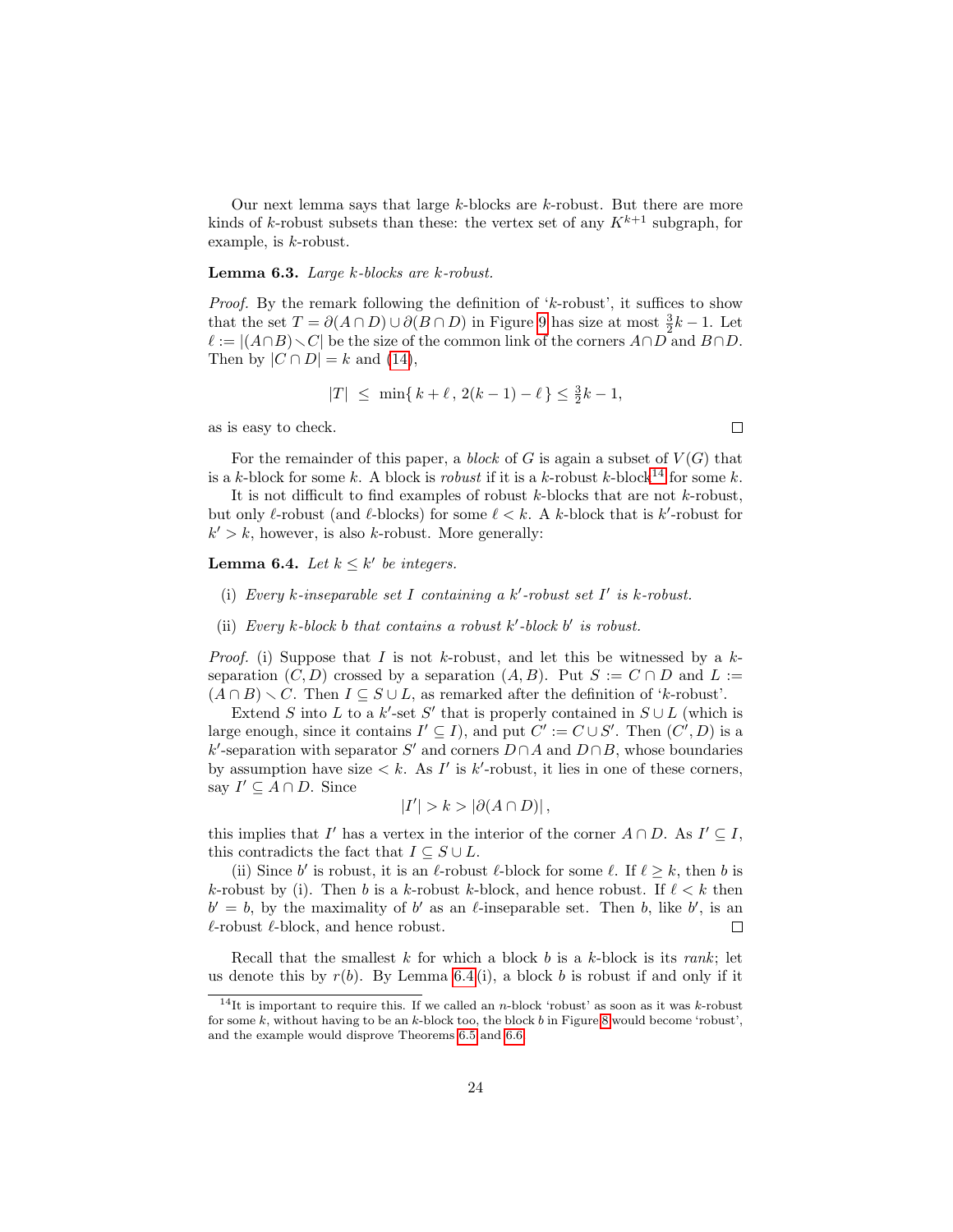is  $r(b)$ -robust. Two blocks are *incomparable* if neither is a subset of the other. A set S of separations *distinguishes* two blocks  $b_1, b_2$  if these are separated by a separation in S of order at most  $\min\{r(b_1), r(b_2)\}.$ <sup>[15](#page-24-1)</sup>

We next prove that every finite graph  $G$  has a nested set of separations that distinguishes every pair of incomparable robust blocks. We shall then turn this into a sequence of tree-decompositions, one for each  $k \in \mathbb{N}$ , that refine one another as  $k$  increases. The separators of the  $k$ th decomposition will distinguish every robust block of rank up to  $k$  from all robust blocks incomparable with it, and every robust block of order at least  $k$  will lie in a unique part. Incomparable robust blocks of both rank at most k and order at least  $k$  – these are precisely the robust  $k$ -blocks – will thus lie in different parts.

<span id="page-24-0"></span>**Theorem 6.5.** Every finite graph G has a tight, nested, and  $\text{Aut}(G)$ -invariant separation system that distinguishes every two incomparable robust blocks.

*Proof.* Recursively for all integers  $k \geq 0$  we shall construct a sequence of separation systems  $\mathcal{N}_k$  with the following properties:

- <span id="page-24-2"></span>(i)  $\mathcal{N}_k$  is tight, nested, and  $\mathrm{Aut}(G)$ -invariant;
- <span id="page-24-7"></span>(ii)  $\mathcal{N}_{k-1} \subset \mathcal{N}_k$  (put  $\mathcal{N}_{-1} := \emptyset$ );
- <span id="page-24-5"></span>(iii) every separation in  $\mathcal{N}_k \setminus \mathcal{N}_{k-1}$  has order k;
- <span id="page-24-4"></span>(iv)  $\mathcal{N}_k$  distinguishes every two incomparable robust blocks  $b_1, b_2$  such that  $\min\{r(b_1), r(b_2)\} \leq k$ .
- <span id="page-24-3"></span>(v) every separation in  $\mathcal{N}_k \setminus \mathcal{N}_{k-1}$  separates two robust k-blocks that are not distinguished by  $\mathcal{N}_{k-1}$ .

Then, clearly,  $\mathcal{N} := \bigcup_k \mathcal{N}_k$  will satisfy the assertions of the theorem. It remains to construct the separation systems  $\mathcal{N}_k$ .

As  $\mathcal{N}_0$  we take the set of all separations that have one component of G on one side and the union of all the other components on the other side. In particular, if G is connected we let  $\mathcal{N}_0$  be empty. Clearly,  $\mathcal{N}_0$  satisfies [\(i\)](#page-24-2)–[\(v\)](#page-24-3).

For  $k > 0$  we assume inductively that we already have separation systems  $\mathcal{N}_{k'}$ satisfying [\(i\)](#page-24-2)–[\(v\)](#page-24-3) for  $k' = 0, \ldots, k - 1$ . Then

<span id="page-24-6"></span>For all  $\ell \leq k$ , robust  $\ell$ -blocks  $b_1, b_2$  of G that are not distinguished by  $\mathcal{N}_{\ell-1}$  cannot be separated in G by fewer than  $\ell$  vertices. (15)

For suppose they can. Then  $b_1$  and  $b_2$  extend to distinct  $(\ell - 1)$ -blocks. By Lemma [6.4](#page-23-1) (ii) these are again robust, so by hypothesis [\(iv\)](#page-24-4) for  $\ell - 1$  they are distinguished by  $\mathcal{N}_{\ell-1}$ . But then  $\mathcal{N}_{\ell-1}$  also distinguishes  $b_1$  from  $b_2$ , by hypothesis [\(iii\)](#page-24-5) for  $\ell - 1$ , a contradiction.

<span id="page-24-1"></span><sup>&</sup>lt;sup>15</sup>This definition extends our earlier definition of when  $S$  distinguishes two  $S$ -inseparable sets, since we no longer require that  $b_1$  and  $b_2$  be S-inseparable for the entire S. If they are, e.g. if S contains all separations up to the minimum of the *orders* of  $b_1$  and  $b_2$ , our new definition can be more restrictive: we now want to separate  $b_1$  from  $b_2$  by a separation whose order is at most the minimum of their *ranks*, so not all separations in  $S$  may qualify.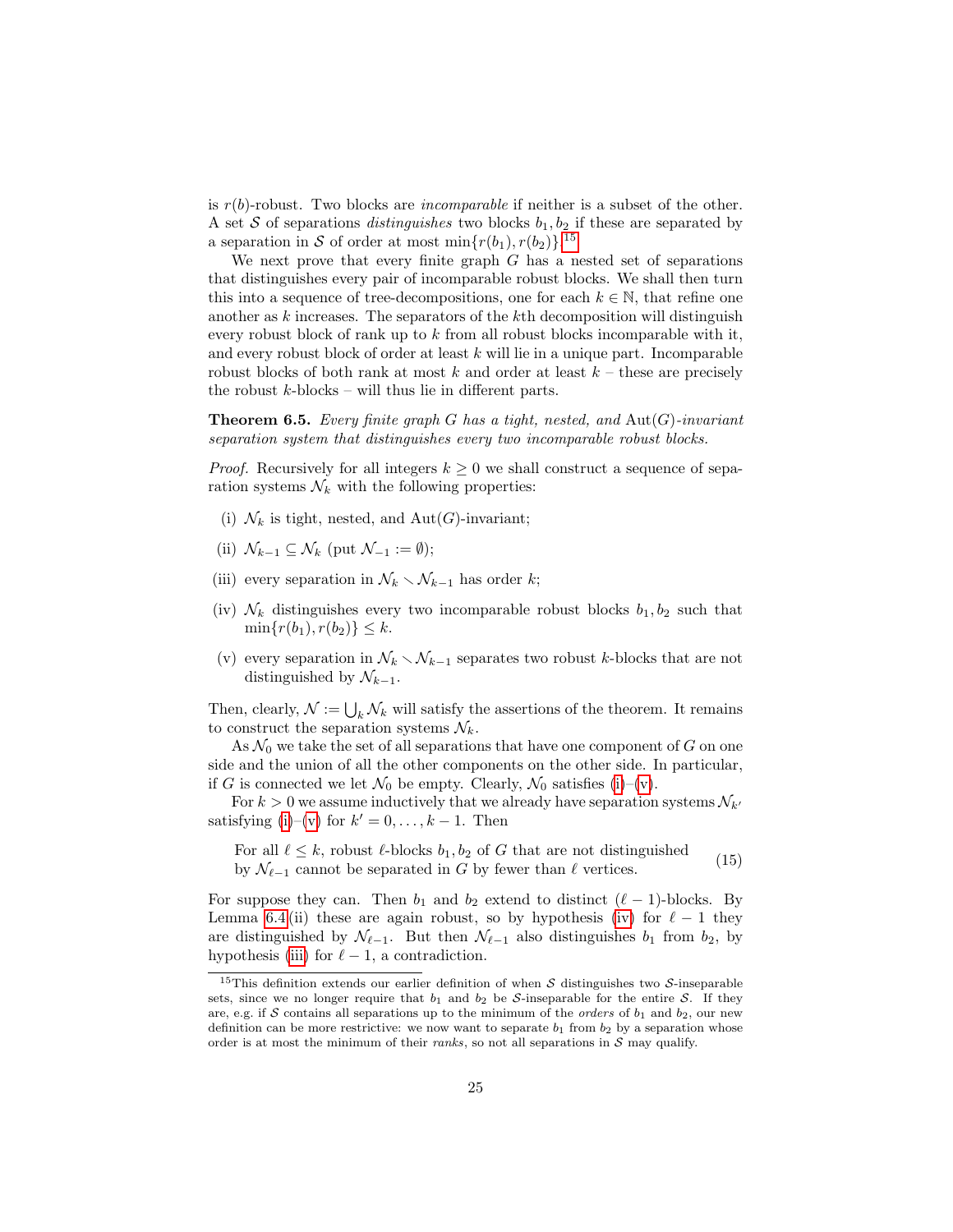By hypothesis [\(iii\)](#page-24-5), every k-block is  $\mathcal{N}_{k-1}$ -inseparable, so it extends to some  $\mathcal{N}_{k-1}$ -block; let B denote the set of those  $\mathcal{N}_{k-1}$ -blocks that contain more than one robust k-block. For each  $b \in \mathcal{B}$  let  $\mathcal{I}_b$  be the set of all robust k-blocks contained in b. Let  $S_b$  denote the set of all those k-separations of G that separate some two elements of  $I_b$  and are nested with all the separations in  $\mathcal{N}_{k-1}$ .

Clearly  $S_b$  is symmetric, so it is a separation system of G. By [\(15\)](#page-24-6) for  $\ell = k$ , the separations in  $S_b$  are tight. Our aim is to apply Theorem [5.2](#page-18-1) to extract from  $S_b$  a nested subsystem  $\mathcal{N}_b$  that we can add to  $\mathcal{N}_{k-1}$ .

Before we verify the premise of Theorem [5.2,](#page-18-1) let us prove that it will be useful:

#### (\*)  $S_b$  distinguishes every two elements of  $\mathcal{I}_b$ .

For a proof of (\*) it suffices to find for any two blocks  $I_1, I_2 \in \mathcal{I}_b$  a separation in  $S_b$  that separates them: since  $I_1, I_2$  are proper subsets of b they have rank k, not smaller.

So let distinct  $I_1, I_2 \in \mathcal{I}_b$  be given. By Lemma [2.1,](#page-3-1) there is a separation  $(A, B)$  of order at most k such that  $I_1 \subseteq A$  and  $I_2 \subseteq B$ . Choose  $(A, B)$  so that it is nested with as many separations in  $\mathcal{N}_{k-1}$  as possible. We prove that  $(A, B) \in S_b$ , by showing that  $(A, B)$  has order exactly k and is nested with every separation  $(C, D) \in \mathcal{N}_{k-1}$ . Let  $(C, D) \in \mathcal{N}_{k-1}$  be given.

Being elements of  $\mathcal{I}_b$ , the sets  $I_1$  and  $I_2$  cannot be separated by fewer than k vertices, by [\(15\)](#page-24-6). Hence  $(A, B)$  has order exactly k, and  $(C, D)$  does not separate  $I_1$  from  $I_2$ , by [\(iii\)](#page-24-5). Since  $I_1$  is k-inseparable it lies on one side of  $(C, D)$ , say in C, so  $I_1 \subseteq A \cap C$ . As  $(C, D)$  does not separate  $I_1$  from  $I_2$ , we then have  $I_2 \subseteq B \cap C$ .

Let  $\ell < k$  be such that  $(C, D) \in \mathcal{N}_{\ell} \setminus \mathcal{N}_{\ell-1}$ . By hypothesis [\(v\)](#page-24-3) for  $\ell$ , there are robust  $\ell$ -blocks  $J_1 \subseteq C$  and  $J_2 \subseteq D$  that are not distinguished by  $\mathcal{N}_{\ell-1}$ . By [\(15\)](#page-24-6),

<span id="page-25-0"></span>
$$
J_1
$$
 and  $J_2$  are not separated in G by fewer than  $\ell$  vertices. (16)

Being robust, each of  $J_1, J_2$  is an m-robust m-block for some m. These m must be at least  $\ell$ , since  $J_1$  and  $J_2$  are properly contained in  $J_1 \cup J_2$ , which by [\(16\)](#page-25-0) is  $(\ell - 1)$ -inseparable. By Lemma [6.4](#page-23-1) (i), then,

<span id="page-25-2"></span>
$$
J_1 \text{ and } J_2 \text{ are } \ell\text{-robust.} \tag{17}
$$

Let us show that we may assume the following:

<span id="page-25-1"></span>The corner separations of the corners 
$$
A \cap C
$$
 and  $B \cap C$  are nested  
with every separation  $(C', D') \in \mathcal{N}_{k-1}$  that  $(A, B)$  is nested with. (18)

Since  $(C, D)$  and  $(C', D')$  are both elements of  $\mathcal{N}_{k-1}$ , they are nested with each other. Thus,

(A, B) k (C 0 , D<sup>0</sup> ) k (C, D).

Unless  $(A, B)$  is nested with  $(C, D)$  (in which case our proof of  $(*)$ ) is complete), this implies by Lemma [2.2](#page-6-1) that  $(C', D')$  is nested with all the corner separations of the cross-diagram for  $(A, B)$  and  $(C, D)$ , especially with those of the corners  $A \cap C$  and  $B \cap C$  that contain  $I_1$  and  $I_2$ .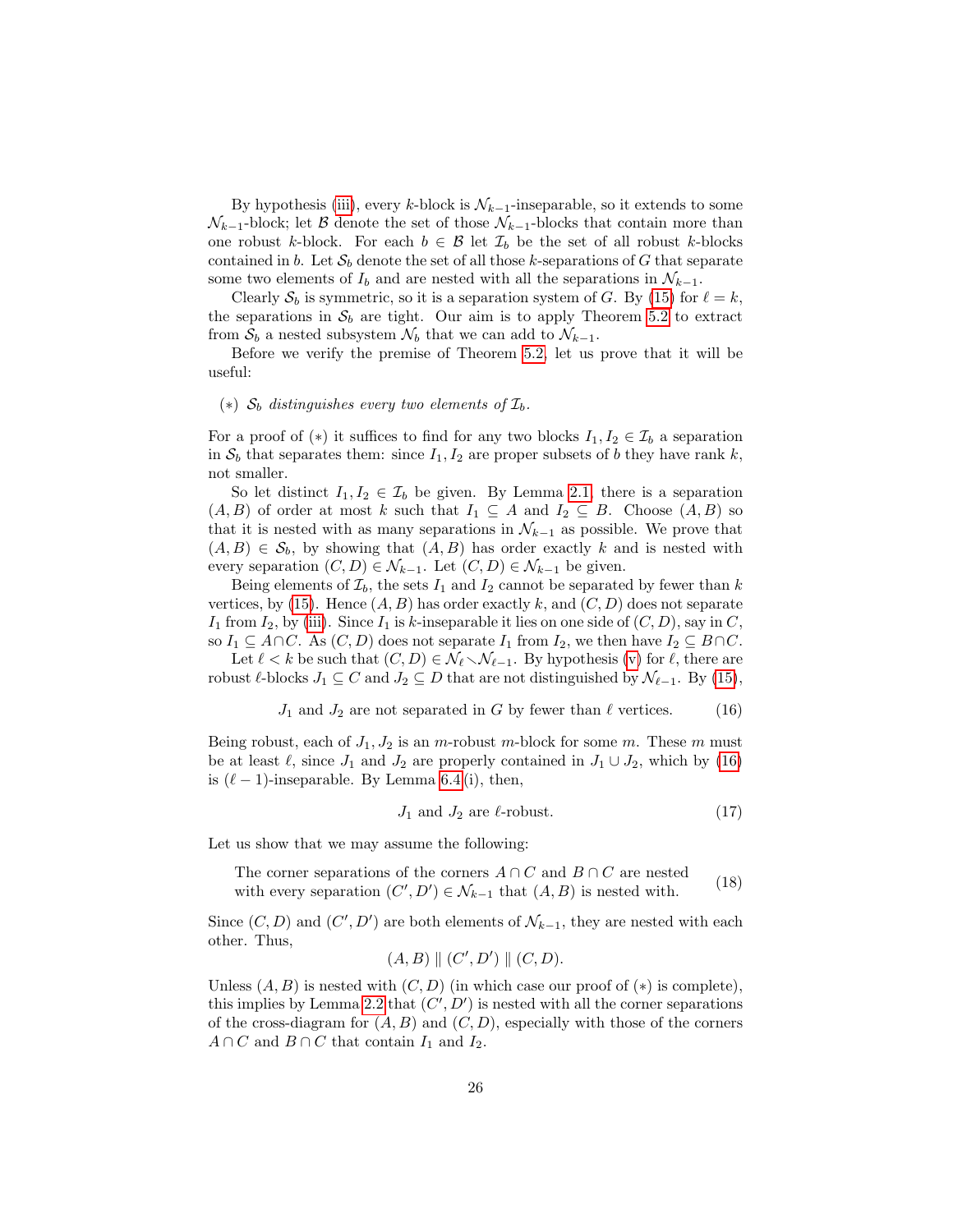Since the corner separations of  $A \cap C$  and  $B \cap C$  are nested with the separation  $(C, D) \in \mathcal{N}_{k-1}$  that  $(A, B)$  is not nested with (as we assume), [\(18\)](#page-25-1) and the choice of  $(A, B)$  imply that

$$
|\partial(A \cap C)| \ge k + 1 \quad \text{and} \quad |\partial(B \cap C)| \ge k + 1.
$$

Since the sizes of the boundaries of two opposite corners sum to

$$
|A \cap B| + |C \cap D| = k + \ell,
$$

this means that the boundaries of the corners  $A \cap D$  and  $B \cap D$  have sizes  $\lt \ell$ . Since  $J_2$  is  $\ell$ -robust, by [\(17\)](#page-25-2), we have  $J_2 \subseteq A \cap D$  or  $J_2 \subseteq B \cap D$ , say the former. But as  $J_1 \subseteq C \subseteq B \cup C$ , this contradicts [\(16\)](#page-25-0).

Let us now verify the premise of Theorem [5.2:](#page-18-1)

 $(**)$   $S_b$  separates  $\mathcal{I}_b$  well.

Consider a pair  $(A, B), (C, D) \in S_b$  of crossing separations with sets  $I_1, I_2 \in \mathcal{I}_b$ such that  $I_1 \subseteq A \cap C$  and  $I_2 \subseteq B \cap D$ . We shall prove that  $(A \cap C, B \cup D) \in S_b$ .

By [\(15\)](#page-24-6) and  $I_1, I_2 \in \mathcal{I}_b$ , the boundaries of the corners  $A \cap C$  and  $B \cap D$  have size at least k. Since their sizes sum to  $|A \cap B| + |C \cap D| = 2k$ , they each have size exactly k. So all that remains to show is that  $(A \cap C, B \cup D)$  is nested with every separation  $(C', D') \in \mathcal{N}_{k-1}$ . But this follows once more by Lemma [2.2,](#page-6-1) because  $(A, B), (C, D) \in \mathcal{S}_b$  implies that  $(A, B)$  and  $(C, D)$  are both nested with  $(C', D') \in \mathcal{N}_{k-1}$ . This completes the proof of  $(**)$ .

By (\*) and (\*\*), Theorem [5.2](#page-18-1) implies that  $S_b$  has a nested  $\mathcal{I}_b$ -relevant subsystem  $\mathcal{N}_b := \mathcal{N}(\mathcal{S}_b, \mathcal{I}_b)$  that weakly distinguishes all the sets in  $\mathcal{I}_b$ . But these are k-inseparable and hence of size  $\geq k$ , so they cannot lie inside a k-separator. So  $\mathcal{N}_b$  even distinguishes the sets in  $\mathcal{I}_b$  properly. Let

$$
\mathcal{N}_{\mathcal{B}} := \bigcup_{b \in \mathcal{B}} \mathcal{N}_b \quad \text{and} \quad \mathcal{N}_k := \mathcal{N}_{k-1} \cup \mathcal{N}_{\mathcal{B}}.
$$

Let us verify the inductive statements  $(i)-(v)$  $(i)-(v)$  for k. We noted earlier that every  $S_b$  is tight, hence so is every  $\mathcal{N}_b$ . The separations in each  $\mathcal{N}_b$  are nested with each other and with  $\mathcal{N}_{k-1}$ . Separations from different sets  $\mathcal{N}_b$  are nested by Lemma [2.3.](#page-7-2) So the entire set  $\mathcal{N}_k$  is nested. Since  $\mathcal{N}_{k-1}$  is Aut(G)-invariant, by hypothesis [\(i\)](#page-24-2), so is  $\mathcal{B}$ . For every automorphism  $\alpha$  and every  $b \in \mathcal{B}$  we then have  $\mathcal{I}_{b^{\alpha}} = (\mathcal{I}_{b})^{\alpha}$  and  $\mathcal{S}_{b^{\alpha}} = (\mathcal{S}_{b})^{\alpha}$ , so Corollary [5.3](#page-19-1) yields  $(\mathcal{N}_{b})^{\alpha} = \mathcal{N}_{b^{\alpha}}$ . Thus,  $\mathcal{N}_{\mathcal{B}}$  is Aut(G)-invariant too, completing the proof of (i). Assertions [\(ii\)](#page-24-7) and [\(iii\)](#page-24-5) hold by definition of  $\mathcal{N}_k$ . Assertion [\(v\)](#page-24-3) holds, because each  $\mathcal{N}_b$  is  $\mathcal{I}_b$ -relevant.

To verify [\(iv\)](#page-24-4), consider incomparable robust blocks  $b_1, b_2$  of ranks  $k_1 \leq k$  and  $k_2 \geq k_1$ , respectively. By the induction hypothesis, we may assume that  $k_1 = k$ . Extend  $b_2$  to a k-block  $b'_2$ ; this is robust by Lemma [6.4](#page-23-1) (ii), and distinct from  $b_1$ since  $b_2 \nsubseteq b_1$ . Unless  $b_1, b_2'$  are already distinguished by  $\mathcal{N}_{k-1}$ , they are robust k-blocks in the same  $\mathcal{N}_{k-1}$ -block b, and hence are distinguished by  $\mathcal{N}_b \subseteq \mathcal{N}$ . As  $|b_2| > k$ , the k-separator in  $\mathcal{N}_b$  witnessing this also separates  $b_1$  from  $b_2$ .  $\Box$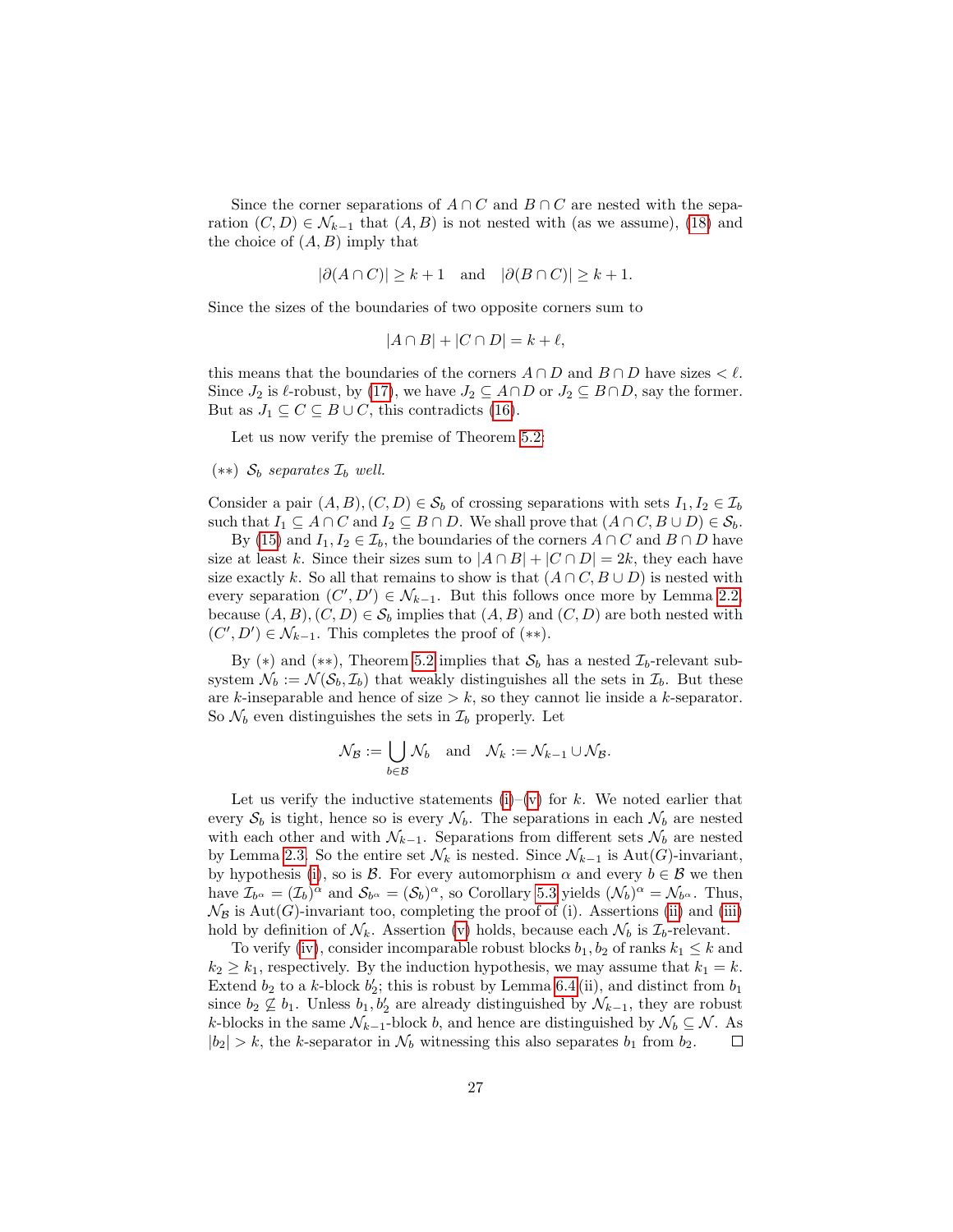We now come to the second main result of this paper, a slight strengthening of Theorem 2 from the Introduction. See there for how the theorem may be read.

<span id="page-27-0"></span>**Theorem 6.6.** For every finite graph G there is a sequence  $(\mathcal{T}_k, \mathcal{V}_k)_{k \in \mathbb{N}}$  of treedecompositions such that, for all k,

- (i) every k-inseparable set is contained in a unique part of  $(\mathcal{T}_k, \mathcal{V}_k)$ ;
- (ii) any two incomparable robust blocks  $b_1, b_2$  with  $\min\{r(b_1), r(b_2)\} = k$  lie in different parts of  $(\mathcal{T}_k, \mathcal{V}_k)$ ;
- (iii)  $(\mathcal{T}_k, \mathcal{V}_k)$  has adhesion at most k;
- (iv)  $(\mathcal{T}_k, \mathcal{V}_k) \preccurlyeq (\mathcal{T}_{k+1}, \mathcal{V}_{k+1})$ ;
- (v) Aut(G) acts on  $\mathcal{T}_k$  as a group of automorphisms.

*Proof.* Consider the nested separation system  $\mathcal N$  given by Theorem [6.5.](#page-24-0) As in the proof of that theorem, let  $\mathcal{N}_k$  be the subsystem of N consisting of its separations of order at most k. By Theorem [6.5,](#page-24-0) both  $\mathcal{N}$  and  $\mathcal{N}_k$  are Aut(G)invariant, for every  $k$ .

Let  $(\mathcal{T}_k, \mathcal{V}_k)$  be the tree-decomposition associated with  $\mathcal{N}_k$  as in Section [4.](#page-10-0) Then (v) holds by Corollary [3.6,](#page-9-4) (iv) by Lemma [4.9,](#page-16-3) and (iii) by Lemma [4.7.](#page-16-1) By (iii) and [\[1,](#page-28-7) Lemma 12.3.1], any  $k$ -inseparable set is contained in a unique part of  $(\mathcal{T}_k, \mathcal{V}_k)$ , giving (i). By [\(iv\)](#page-24-4) of Theorem [6.5,](#page-24-0) blocks  $b_1, b_2$  as in (ii) are distinguished by  $\mathcal{N}_k$ . By (i) and Lemma [4.7,](#page-16-1) this implies that such blocks lie in different parts of  $(\mathcal{T}_k, \mathcal{V}_k)$ , giving (ii).  $\Box$ 

By Theorem [6.6](#page-27-0) (iii), a part of the decomposition  $(\mathcal{T}_k, \mathcal{V}_k)$  that contains a block of order  $\geq k$  cannot be contained in an adjacent part, and therefore in no other part. Induction along the structure of  $\mathcal{T}_k$  thus shows that  $(\mathcal{T}_k, \mathcal{V}_k)$  has at most |G| parts containing blocks of order  $\geq k$ . By (i), every such block lies in a part, and by (ii) no part contains two incomparable robust such blocks. So in particular, G has at most  $|G|$  robust k-blocks. Applying the same reasoning inductively with Theorem  $6.6$  (iv) as k grows yields the following:

Corollary 6.7. Every set of pairwise incomparable robust blocks in G has at most  $|G|$  elements. In particular, for every k there are at most  $|G|$  robust kblocks.  $\Box$ 

### Acknowledgement

Many ideas for this paper have grown out of an in-depth study of the treatise [\[3\]](#page-28-2) by Dunwoody and Krön, which we have found both enjoyable and inspiring.